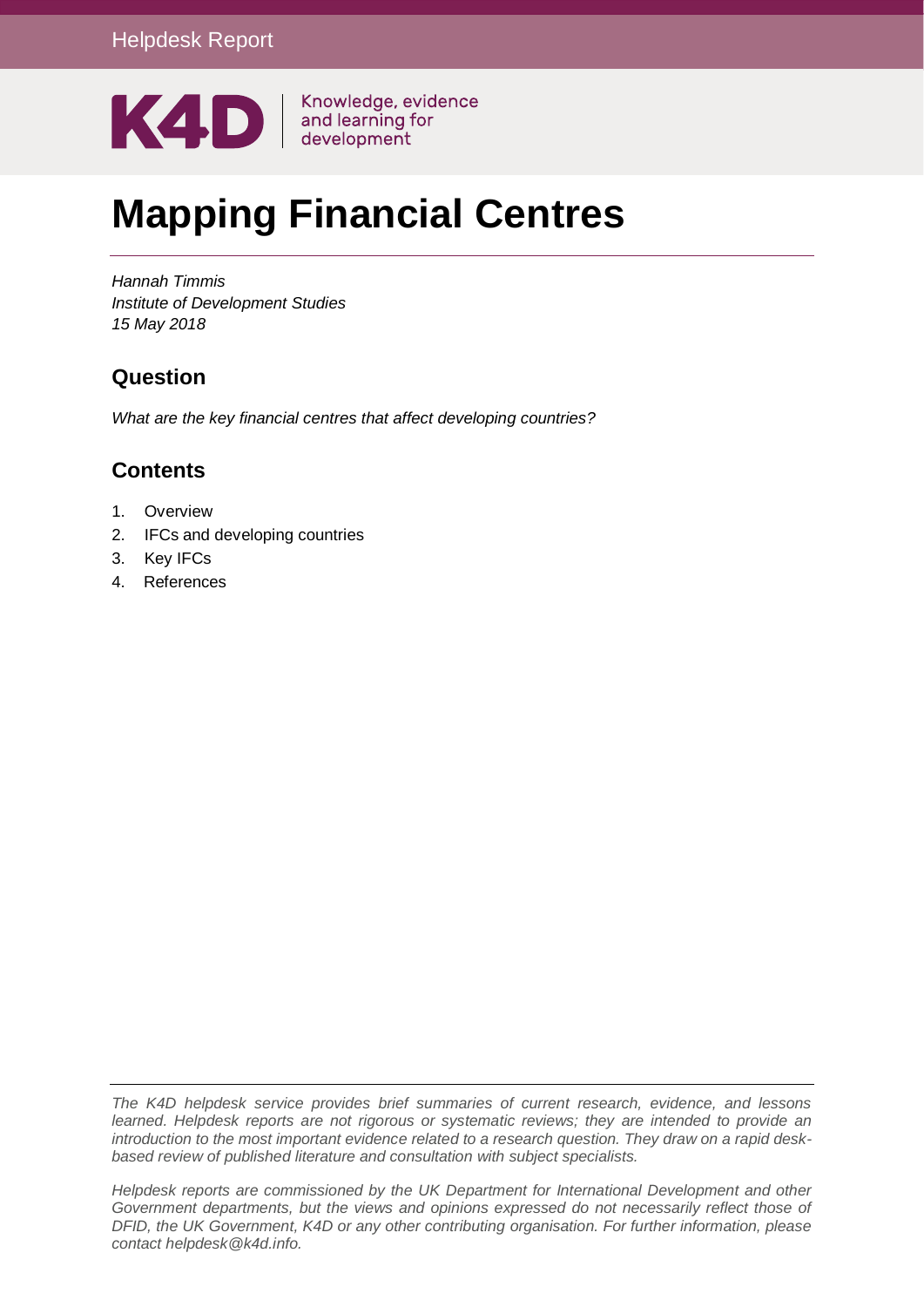# <span id="page-1-0"></span>**1. Overview**

International financial centres (IFCs) are characterised by favourable tax regimes for foreign corporations. They are theorised to affect developing countries in three key ways. First, they divert real and financial flows away from developing countries. Second, they erode developing countries' tax bases and thus public resources. Third, IFCs can affect developing countries' own tax policies by motivating governments to engage in tax competition. The form and scale of these effects across different countries depend on complex interactions between their national tax policies and those of IFCs.

In order to better understand the relationship between national tax regimes and development, in 2006, the IMF, OECD, UN and World Bank recommended to the G-20 that all members undertake "spillover analyses" to assess the impact of their tax policies on developing countries. The fact that only two well-recognised IFCs (the Netherlands and Ireland) have done so prevents a rigorous comparative analysis of which centres most affect developing countries and how.

This review provides suggestive evidence of key IFCs for developing countries by analysing capital movements to and from selected regions and economies. While these capital flows are not driven by tax considerations alone, their concentration in certain jurisdictions is suggestive. Through this analysis, it identifies five global IFCs that serve countries across the developing world. These key centres are:

- **The Netherlands.** The Netherlands is a key source and/or destination of investment for every developing region. For example, nearly one third of inward and outward investment in the Middle East is channelled via the Netherlands. Three features of Dutch tax policy make the Netherlands an attractive conduit for global foreign direct investment (FDI). These include the extensive network of bilateral tax treaties, the low withholding taxes levied on cross-border flows and the special tax treatment of special purpose entities. There is evidence that these features facilitate tax avoidance by multinational corporations (MNCs) operating in developing countries, including treaty shopping and profit-shifting. The resulting public revenue loss for developing country governments is estimated to be between EUR 150-550 million per year.
- **The Cayman Islands.** The Cayman Islands rank among the top ten sources and/ or destinations of FDI for all developing regions except North Africa. A fifth of South America's outward FDI goes to the Cayman Islands, at least initially. There is suggestive evidence that the Cayman Islands are an important destination for profit-shifting by MNCs due to the low-tax, highly secretive environment. However, the jurisdiction's impact on developing countries remains under-researched.
- **The UK.** The UK is a key source and destination of investment for most developing regions, particularly Sub-Saharan Africa and Central and South Asia. Four features of the UK tax system contribute to its status as a major IFC. First, the UK has one of the world's largest tax treaty networks. Second, the UK has jurisdiction or sovereignty over ten territories that are recognised as tax havens. Third, the UK offers an increasingly favourable corporate tax regime. Fourth, the UK hosts various corporate structures and arrangements that may help facilitate tax avoidance. The UK government has resisted lobbying to conduct spillover analysis for various aspects of its tax regime. However, in 2012, Action Aid estimated that UK reforms of controlled foreign company rules, which aimed to improve the corporate tax environment further, could cost developing countries £4 billion in annual tax revenues.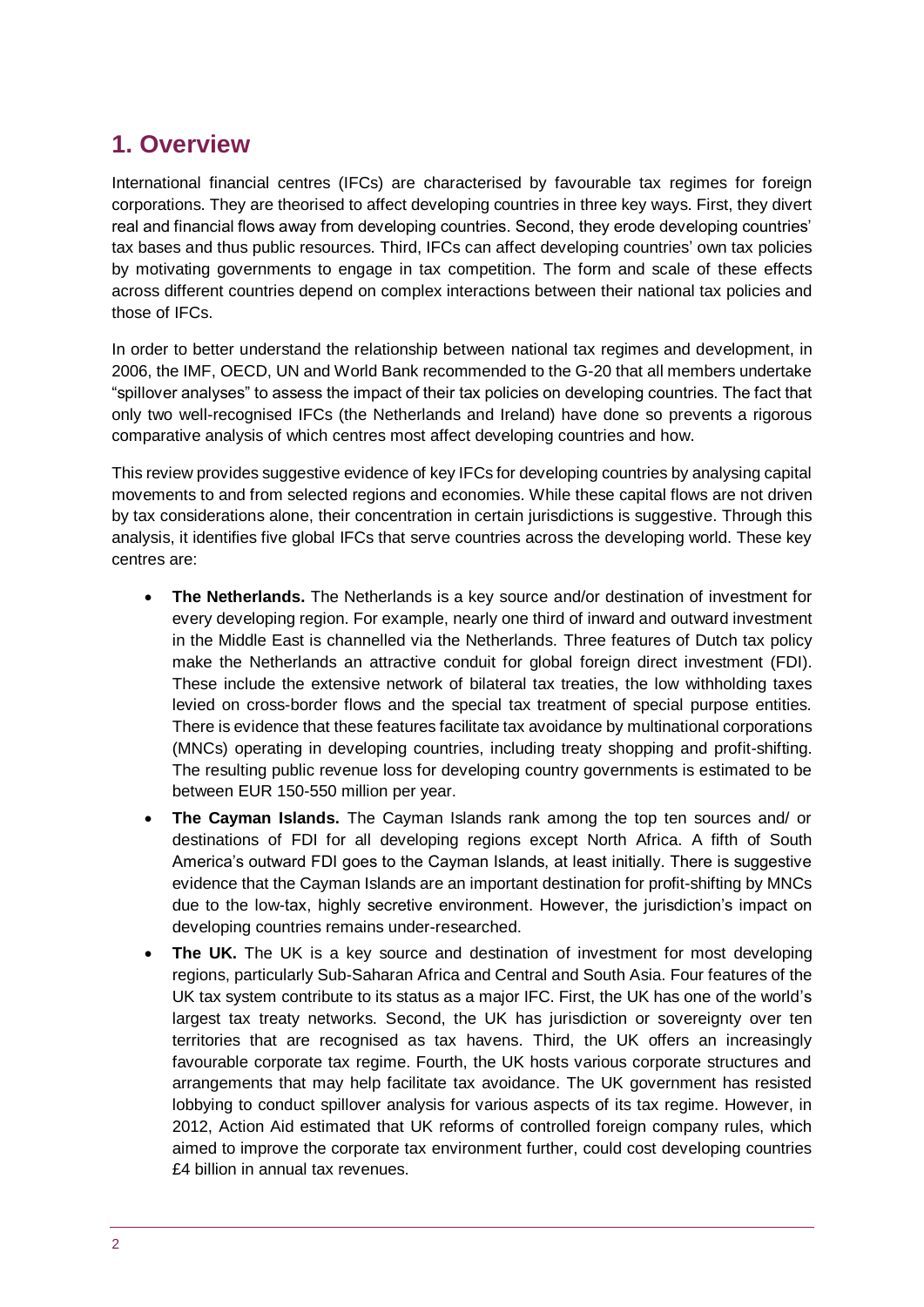- **The US.** The US is the second largest recipient of global FDI and the largest source. It is a major provider of inward FDI for all developing regions (with the exception of the Gulf Economies for which it doesn't report data) and a top destination for most. While this pattern reflects the relative size of its economy, the US also provides a wide array of secrecy and tax-free facilities for non-residents that may facilitate profit-shifting and other illicit financial flows. Additionally, it has not committed to international standards on exchange of information for tax purposes. Evidence on the impact of these policies on developing countries is not available.
- <span id="page-2-0"></span>• **Singapore.** Singapore is a top source of inward FDI for Central and South Asia, East Asia, North Africa, the Middle East and Sub-Saharan Africa. Its top sources of FDI are IFCs and/ or tax havens, while its top country destinations are mostly emerging economies in Asia (China, Indonesia, India and Hong Kong). Singapore provides full tax exemptions on most foreign income as well as various secrecy offerings, which make it a popular conduit for inward investment to Asia.

# **2. IFCs and developing countries**

## **Defining IFCs**

The term "international financial centre" is often used interchangeably with "tax haven" or "secrecy jurisdiction" but there are no broadly agreed definitions of these terms (Fichtner et al., 2017; Waris, 2014: 2). Territories labelled IFCs typically share several characteristics: a high concentration of financial intermediaries and service providers, plentiful foreign investment opportunities, connections with other centres, sophisticated regulatory and legislative frameworks and, crucially, favourable tax regimes for foreign income (Waris, 2014: 2). Tax havens or secrecy jurisdictions also tend to share these features and additionally offer very low or zero taxes and bank secrecy laws (Waris, 2014: 2). The OECD identifies tax havens using four criteria: no or nominal income taxes, a lack of effective exchange of information on taxpayers with other jurisdictions, a nontransparent tax system and the absence of substantial activities (OECD, 1998: 23).<sup>1</sup> The lack of common definition means that different global rankings of IFCs and/ or tax havens provide very different results depending on which criteria they emphasise. Table 1 compares some key rankings that are commonly cited in the literature.

1

<sup>1</sup> The OECD no longer publishes lists of countries meeting these criteria (Hearson, 2014: 9). However, its Global Forum on Transparency and Exchange of Information for Tax Purposes (Global Forum) reports on the second criteria by monitoring jurisdictions' compliance with two internationally agreed standards on tax-related information exchange. These are the exchange of information on request (EOIR) standard and the automatic exchange of information standard (AEOI). The Global Forum monitors compliance with EOIR though a phased peer review process in which countries receive a rating of "Compliant" "Largely Compliant" "Partially Compliant" and "Non Compliant". Work is currently underway to implement AEOI by 2018 (see [OECD, n.d.\).](http://www.oecd.org/tax/transparency/about-the-global-forum/)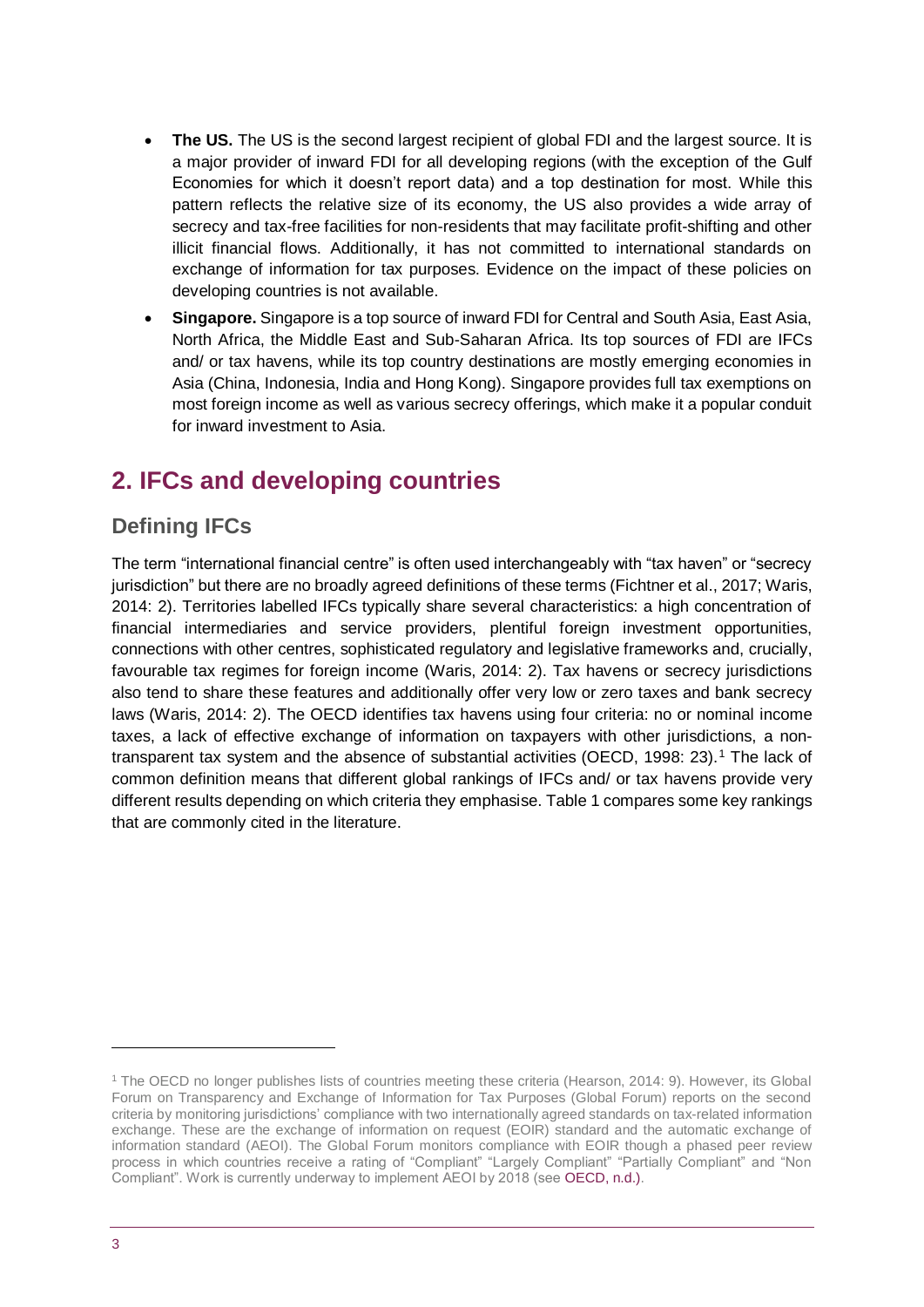| <b>Name</b>        | <b>The Global Financial Centres</b><br>Index (GCFI) 23 by Z/Yen Group                                                                                                                                                                                                                                                                                                                                  | The Financial Secrecy Index<br>2018 by Tax Justice Network<br>(TJN)                                                                                                                                                                                                                                                                                                                                                                                                               | FDI stocks relative to gross<br>domestic product (GDP)                                                                                                                                                                                                                                                                                                                                                                                                                            |
|--------------------|--------------------------------------------------------------------------------------------------------------------------------------------------------------------------------------------------------------------------------------------------------------------------------------------------------------------------------------------------------------------------------------------------------|-----------------------------------------------------------------------------------------------------------------------------------------------------------------------------------------------------------------------------------------------------------------------------------------------------------------------------------------------------------------------------------------------------------------------------------------------------------------------------------|-----------------------------------------------------------------------------------------------------------------------------------------------------------------------------------------------------------------------------------------------------------------------------------------------------------------------------------------------------------------------------------------------------------------------------------------------------------------------------------|
| <b>Description</b> | The GCFI rates over 50 financial<br>centres against five criteria: (i)<br>human capital availability, (ii)<br>business environment, (iii) market<br>access, (iv) infrastructure and $(v)$<br>general competitiveness. Details<br>of these criteria and the GCFI's<br>scoring system can be found here.                                                                                                 | The Financial Secrecy Index<br>ranks jurisdictions according to<br>their secrecy and the scale of their<br>offshore financial activities. A full<br>description of the methodology is<br>here.                                                                                                                                                                                                                                                                                    | The IMF (2014) and Fichtner et al.<br>(2017) identify key IFCs by<br>examining jurisdictions' FDI stocks<br>as a percentage of GDP.                                                                                                                                                                                                                                                                                                                                               |
| <b>Results</b>     | London<br>Beijing<br>11.<br>1.<br>New York<br>Melbourne<br>2.<br>12.<br>3.<br>Montreal<br>Hong<br>13.<br>Chicago<br>Kong<br>14.<br>Singapore<br>Vancouver<br>4.<br>15.<br>Tokyo<br>Zurich<br>5.<br>16.<br>Shanghai<br>$\mathsf{Los}$<br>6.<br>17.<br>Toronto<br>7.<br>Angeles<br>Shenzhen<br>San<br>8.<br>18.<br>Francisco<br>Dubai<br>19.<br>Frankfurt<br>Sydney<br>9.<br>20.<br><b>Boston</b><br>10. | Switzerland<br>Lebanon<br>11.<br>1.<br><b>USA</b><br>2.<br>12.<br>Panama<br>Cayman<br>13.<br>Japan<br>3.<br>Nether-<br><b>Islands</b><br>14.<br>Hong Kong<br>lands<br>4.<br>Thailand<br>Singapore<br>15.<br>5.<br><b>British</b><br>Luxem-<br>6.<br>16.<br>Virgin<br>bourg<br>Germany<br><b>Islands</b><br>7.<br>Taiwan<br><b>Bahrain</b><br>8.<br>17.<br>United<br>9.<br>Jersey<br>18.<br>Arab<br><b>Bahama</b><br>19.<br>Malta<br>Emirates<br>20.<br>(Dubai)<br>Guernsey<br>10. | Seychelles<br>1 <sub>1</sub><br>Luxem-<br>11.<br>Malta<br>12.<br>bourg<br>Marshall<br>Ireland<br>2.<br>13.<br>Islands,<br>Hong Kong<br>14.<br>Samoa<br>Singapore<br>3.<br>15.<br>Cyprus<br>Switzer-land<br>4.<br>16.<br><b>Bahamas</b><br><b>Belgium</b><br>5.<br>17.<br><b>Barbados</b><br>United<br>6.<br>18.<br><b>Mauritius</b><br>Kingdom<br>7.<br>American<br>Tokelau<br>8.<br>19.<br>Samoa<br><b>Islands</b><br>Liberia<br>Hungary<br>9.<br>20.<br>Nether-<br>10.<br>lands |

**Table 1: Selected global rankings of IFCs, tax havens and secrecy jurisdictions**

Source: Z/ Yen Group (2018); TJN (2018); Calculations from IMF (2018) and World Bank (2018).

IFCs can be categorised in at least three ways. These categorisations are helpful for discussing their impact on developing countries. The first typology distinguishes between offshore, hybrid and integrated IFCs. Offshore centres do not allow for interaction between foreign and domestic investment markets (e.g. Dubai); hybrid centres allow for specific and conditional access of domestic investors to the international market (e.g. Qatar); and integrated centres allow for full access of international investors to domestic markets, with preferential treatment (e.g. London) (Waris, 2014: 2). The second typology divides IFCs into global centres that serve clients from all over the world; regional centres that serve regional markets; and local IFCs that cater mainly to the needs of their national economies (Waris, 2014: 2). The third typology distinguishes between "sink" IFCs, which attract and retain foreign capital, and "conduit" IFCs, which act as intermediate destinations (often en route to sinks). Sinks generally offer lower taxes and higher levels of secrecy, while conduits tend to have numerous tax treaties, low or zero withholding taxes on foreign income and "reputations for enabling the quiet transfer of capital" (Fichtner et al., 2017).

There is some debate over the usefulness of the concept of IFCs and tax havens. For example, Hearson (2014a: 10) notes:

Classifying jurisdictions as tax havens… can sometimes obscure the different and more complex ways in which tax laws in one country can affect others. For example, while the Obama administration withdrew its suggestion that the Netherlands is a tax haven, it is nevertheless widely acknowledged that the Netherlands' tax treatment of certain types of transactions, combined with its extensive and beneficial tax treaty network, makes it a popular jurisdiction for tax planning structures.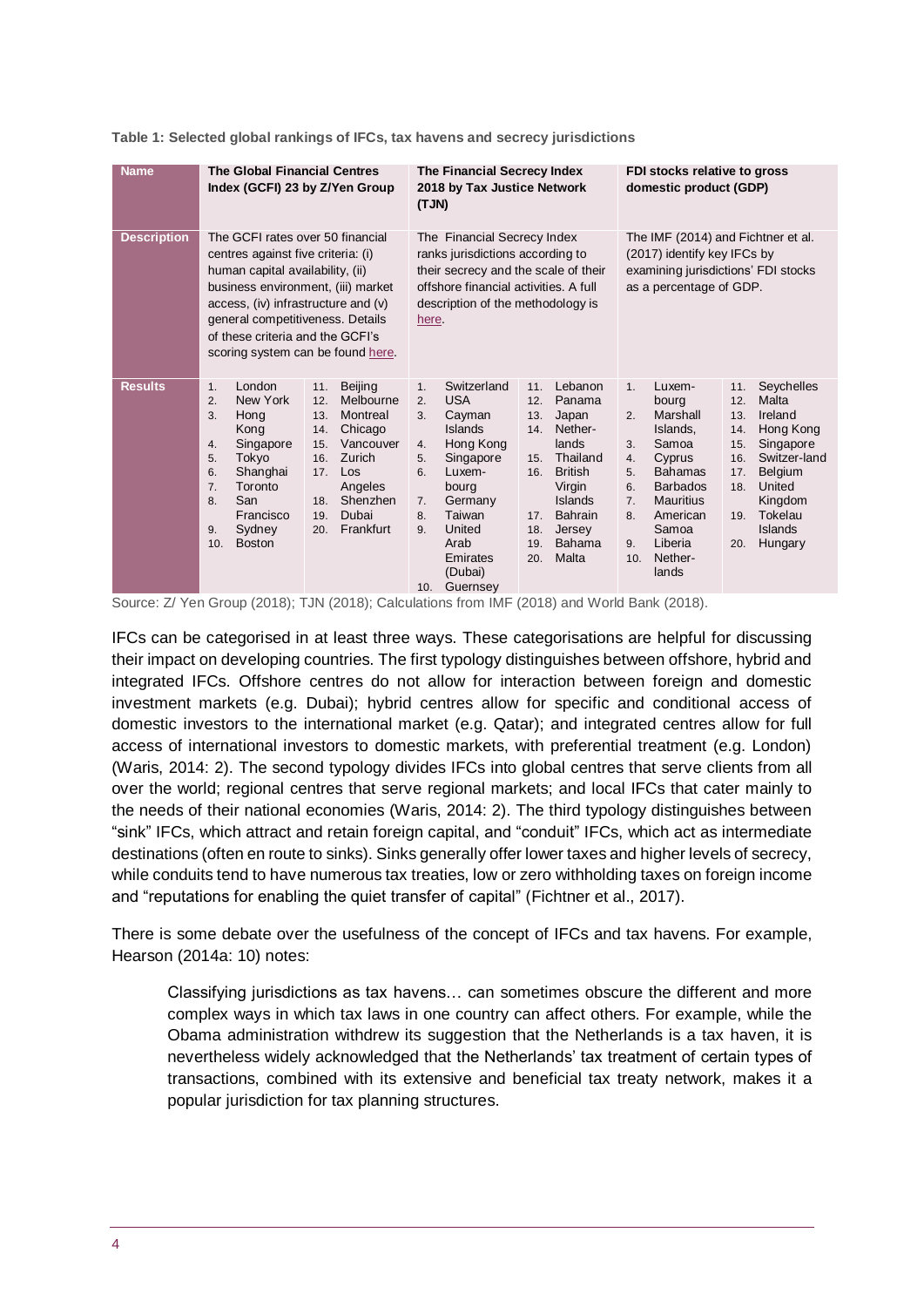## **Implications for development**

The IMF (2014: 12-3) identifies three key impacts of IFCs on developing countries. These "fiscal spillovers" arise from the favourable corporate tax laws and practices that characterise centres and havens. They include:

- *Diversion of real and financial flows.* Countries' tax laws play a significant role in shaping both the destination and route of international flows (IMF, 2014: 15). IFCs with very low and secretive tax rates attract capital from higher tax jurisdictions, while centres with favourable and extensive bilateral tax treaties act as conduits through which investments passes. Indicative evidence of this effect is the observed concentration of global FDI stocks in relatively small countries (see Table 1, column 3), a pattern that is "impossible to understand without reference to tax considerations" (IMF, 2014: 6). Additional direct evidence includes a 2008 meta-analysis of the investment effects of tax changes which found that a 10-percentage point reduction in a country's effective tax rate increases its stock of FDI by over 30 percent on average (IMF, 2014: 16). The implication for developing countries that are not IFCs is a loss of capital, which negatively affects investment, growth and macroeconomic stability (IMF, 2014: 12).
- *Erosion of tax bases.* IFCs reduce other countries' tax bases by affecting the location of both real activities and "paper" profits (that is, the location where profits are recorded for tax purposes). Evidence of the first effect is provided in the previous bullet, while the IMF's review (2014) similarly finds strong evidence of extensive profit-shifting in response to tax laws. For example, it is "highly suggestive" that more than 42 percent of the net income earned by US majority-owned affiliates is recorded in countries commonly termed tax havens while less than 15 percent of their value added is created there (IMF, 2014: 17). Developing countries typically derive a greater proportion of their public revenue from corporate tax than advanced countries, so the implication of base erosion is to substantially reduce their fiscal performance (IMF, 2014: 7).
- *Tax competition.* Governments in developing countries often respond to favourable tax regimes abroad by lowering headline tax rates or offering tax incentives, such as reductions on corporate income tax, liberalisation of import and export duties, tax holidays or tax exemptions for certain sectors (IMF, 2014: 21). They do this in order to attract foreign capital or to retain domestic capital. Evidence of competition in countries' taxsetting includes the steady decline in statutory corporate tax rates across all developing regions since 1970, as well as the proliferation of various types of tax incentive in Sub-Saharan Africa (Hearson, 2014a: 21). Tax competition is problematic because most economists agree that fiscal incentives do not attract sufficient inward investment to outweigh the cost in lost revenue in developing countries (Hearson, 2014a: 27). Additionally, they can lead to economic distortions and corruption when granted on the basis of politicians' or officials' personal discretion (Hearson, 2014a: 28).

Ultimately, these spillovers lead to an inefficient allocation of resources based on optimising tax savings rather than economic returns (IMF, 2014: 14; Weyzig, 2014: 4). In addition to these direct investment and fiscal effects, IFCs may also distort competition between MNCs and domestic companies, undermine governance by sapping public resources and weakening taxpayer morale and impede poverty alleviation (Weyzig, 2013: 4).

The form and severity of spillovers across different countries depend on the complex interactions between their national tax policies (IMF, 2014: 13-4). These policies include "headline" statutory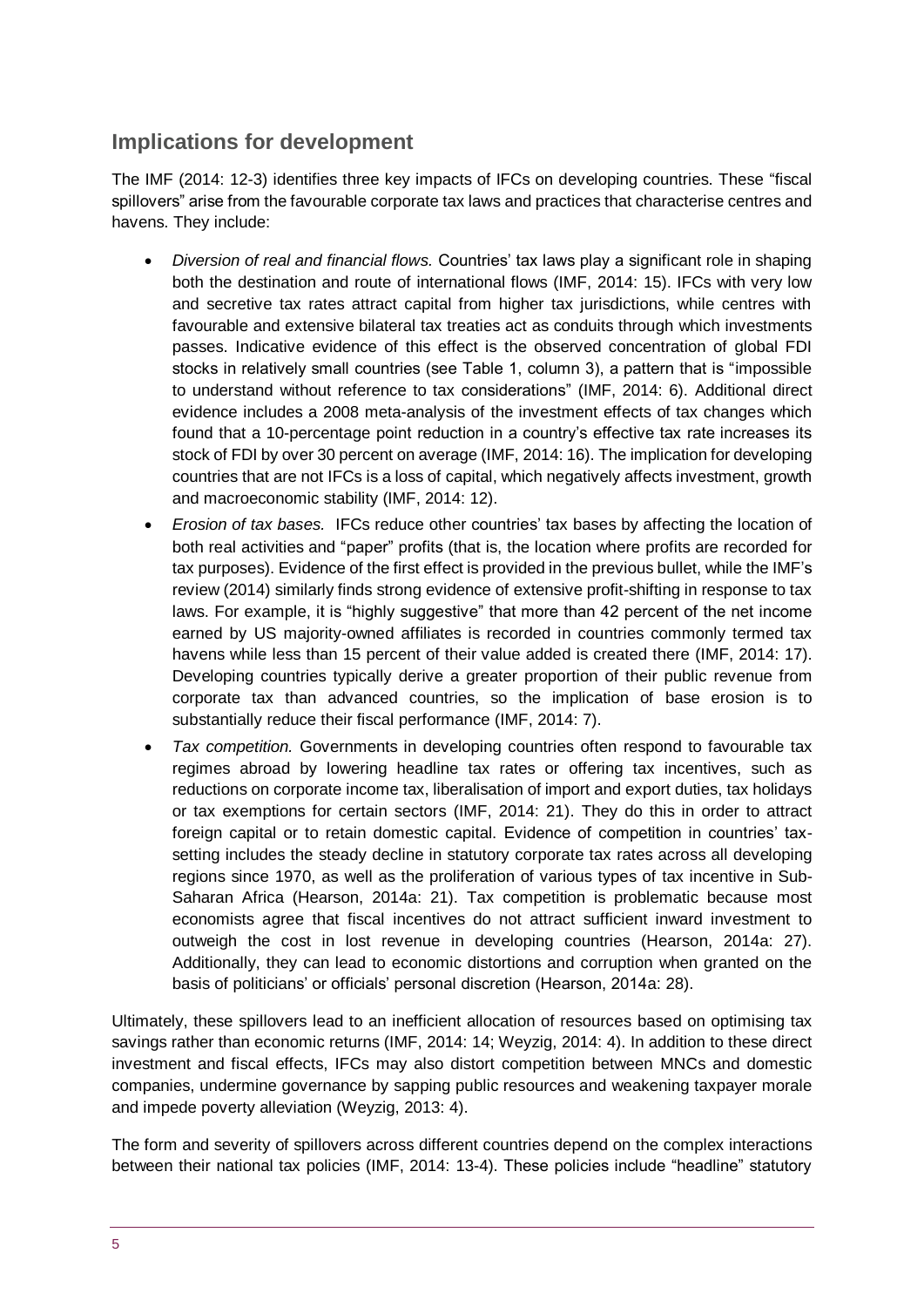tax rates, tax incentives, bilateral tax treaties intended to avoid double taxation; definitions of entities, instruments and transactions, and controlled foreign corporation (anti-avoidance) rules. Variations in these policies across countries create incentives and opportunities for taxpayers to engage in tax planning strategies, the aim of which is reduce their total tax payments (IMF, 2014: 11). There are many types of tax planning strategy and an MNC or individual may combine several of these across multiple jurisdictions (IMF, 2014: 11). Table 2 provides some common examples.

**Table 2: International tax planning strategies**

| <b>Strategy</b>              | <b>Description</b>                                                                                                                                                                                                                                                                                                                                                                  |
|------------------------------|-------------------------------------------------------------------------------------------------------------------------------------------------------------------------------------------------------------------------------------------------------------------------------------------------------------------------------------------------------------------------------------|
| Abusive transfer pricing     | Transfer pricing happens whenever two companies that are part of the same<br>multinational group trade with each other. Abusive transfer pricing occurs when<br>MNCs misprice these transactions in order to allocate income to the company that<br>incurs lower tax rates.                                                                                                         |
| <b>Exploiting mismatches</b> | MNCs can take advantage of tax arbitrage opportunities that arise if different<br>countries classify the same entity, transaction, or financial instrument differently.<br>For instance, one country may regard an instrument as debt so allow an interest<br>deduction, while the country in which payments are received regards it as equity,<br>and so imposes no or little tax. |
| Treaty shopping              | Treaty networks can be exploited by MNCs to route income so as to reduce                                                                                                                                                                                                                                                                                                            |
|                              | taxes. This is discussed further in the section on the Netherlands below.                                                                                                                                                                                                                                                                                                           |
| Locating asset sales         | MNCs locate asset sales in low-tax jurisdictions to avoid capital gains taxes.                                                                                                                                                                                                                                                                                                      |
| in low-tax jurisdictions     |                                                                                                                                                                                                                                                                                                                                                                                     |
| Deferral                     | MNCs resident in countries operating worldwide systems can defer home<br>taxation of business income earned abroad by delaying paying it to the parent.                                                                                                                                                                                                                             |
| Inversion                    | MNCs may be able to escape repatriation charges or controlled foreign<br>corporation rules by changing their residence.                                                                                                                                                                                                                                                             |

Source: IMF (2014: 11).

However, while the overall effect of spillovers is to reduce collective efficiency, some jurisdictions, including some developing countries, benefit from them (IMF, 2014: 14). This is clearest in relation to profit-shifting: moving taxable income from a high tax jurisdiction to a low tax one will reduce the collective revenue of both countries, but increase the revenue of the latter. Indeed, Hearson (2014a: 11) observes that the number of developing countries attempting to establish themselves as IFCs has grown, particularly among small island states and African economies (e.g. Ghana and Kenya). For these countries, the offshore finance industry could provide significant capital inflows, as well as employment and income opportunities (Hearson, 2014a: 11; Waris, 2014: 2).

Recognising the complex relationship between tax policies and development, in 2006, the IMF, OECD, UN and World Bank recommended that all G-20 countries undertake "spillover analyses" to assess the impact of their tax systems on developing countries (Hearson, 2014a: 36). This "famous" recommendation has since become an increasingly common civil society demand (Hearson, 2015).<sup>2</sup> However, only the Netherlands and Ireland have so far conducted spillover analyses.

1

<sup>2</sup> For example, in 2012, Action Aid led a group of NGOs and parliamentarians in lobbying the UK government to conduct a spillover analysis of its reforms to controlled foreign company rule. The government refused on the grounds that it was "not feasible to produce an estimate that would be sufficiently robust or accurate to be of value" (Hearson, 2014a: 37). The Treasury told the International Development Committee: "[To conduct the analysis] one has to have a full understanding of the interactions between multinational companies located in developing countries and those developing countries and their tax systems, which is a very complex matter [and] not something that, frankly, either HM Treasury nor HM Revenue and Customs is well placed to make an assessment on" (Hearson 2014b).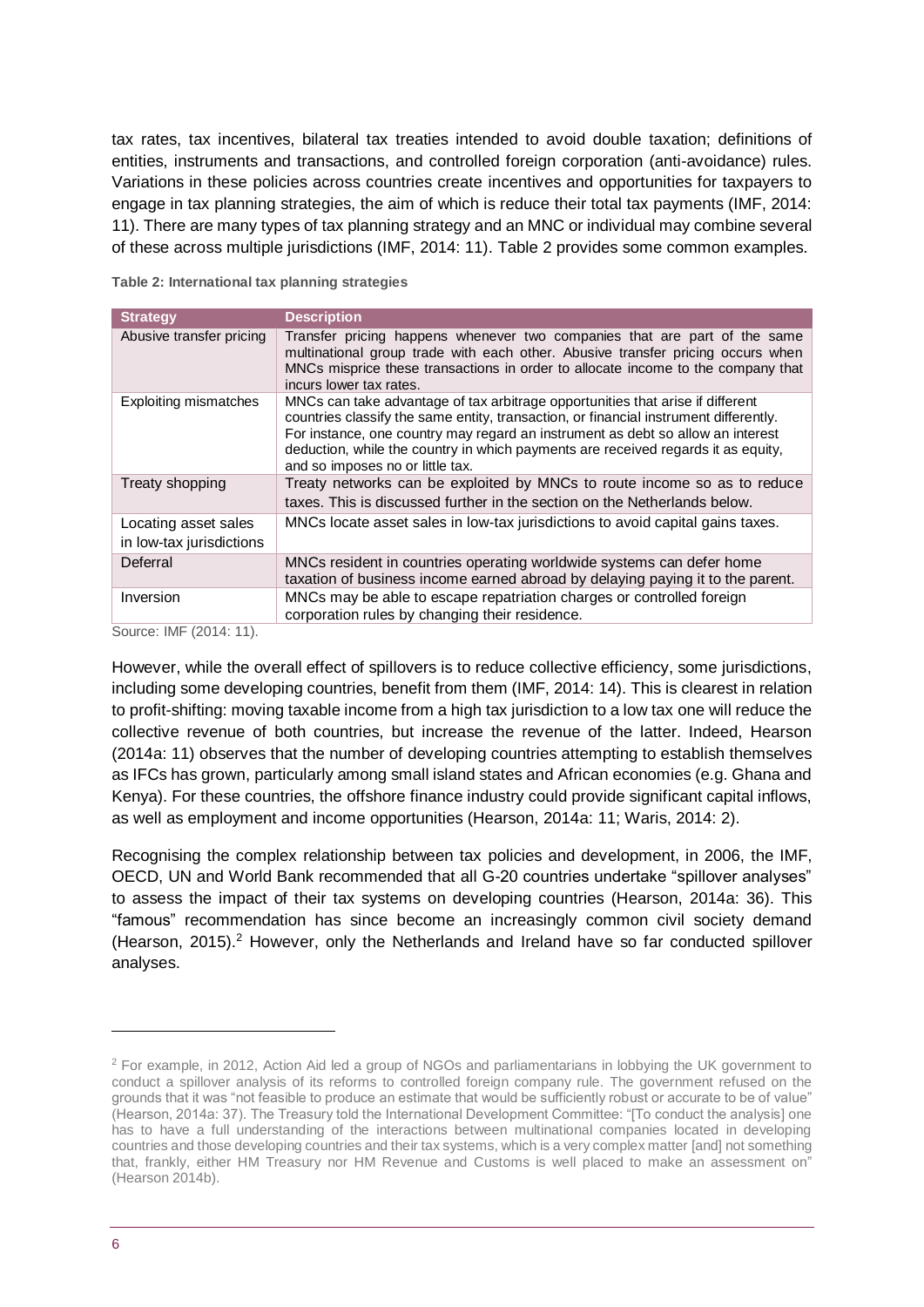# <span id="page-6-0"></span>**3. Key IFCs**

The preceding section highlights a number of challenges in identifying which IFCs are key for developing countries. These include (i) a lack of definitional clarity, (ii) the complexity of the hypothesised relationship between national tax policies and development, and (iii) the absence of analysis of this relationship at the country level. Nevertheless, this section provides suggestive evidence of key IFCs by analysing capital movements to/ from developing regions and economies. Table 3 provides the top sources and destinations of investment for eight developing regions. In other words, it shows where outward investment from a region immediately goes to and where inward investment immediately comes from. Table 4 provides this data for selected developing countries, including the "BRICS" economies and five low and lower middle income countries. While these capital flows are not driven by tax considerations alone, their concentration in certain source or destination countries is suggestive. In particular, the following observations can be made:

- Five countries stand out as global IFCs serving much of the developing world. The Netherlands is a key source and/or destination of investment for every developing region. For example, 31 percent of inward and outward investment in the Middle East is channelled via the Netherlands. Other countries that rank in the top 10 for inward  $+$ outward investment for most regions include the Cayman Islands (all regions except North Africa), the UK (all except the Gulf Economies and North Atlantic and Caribbean), the US (all except the Gulf Economies and North Africa) and Singapore (all except the Gulf Economies, North Atlantic and Caribbean and South America). Additionally, the British Virgin Islands are a key conduit of financial flows for four regions: Central and South Asia, East Asia, North Atlantic and Caribbean and South America.
- There also appear to be important regional centres. In East Asia, 30 percent of inward investment comes from or via Hong Kong. Qatar is the source of 56 percent of inward investment to the Gulf Economies, while the United Arab Emirates is the source of 35 percent to North Africa. In North Atlantic and the Caribbean, half of outward investment goes to Aruba and Bonaire, Sint Eustatius and Saba, at least initially.
- Finally, Table 4 highlights that many emerging and developing economies have important bilateral relationships with other IFCs/ tax havens listed in Table 1. For example, 39% of Russia's combined inward and outward FDI is channelled through Cyprus, while 30% of India's is via Mauritius. For the selected low and lower middle income countries, as well as China and South Africa, it is notable that the majority of their cross-border investment is with just one or two countries.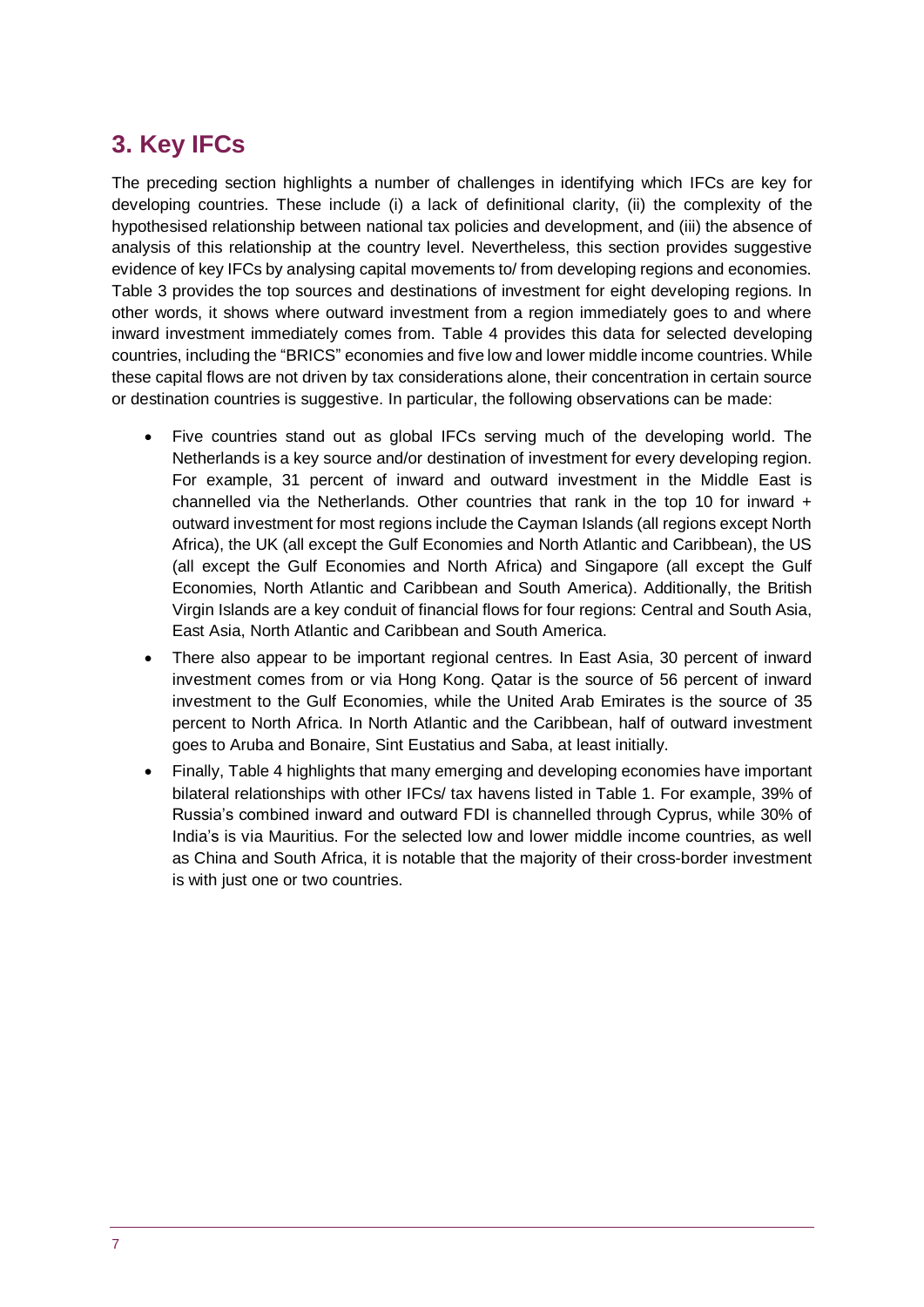| <b>Outward FDI</b>               |                                 |                                    |                                     |                                             |                              |                                 |                                    |
|----------------------------------|---------------------------------|------------------------------------|-------------------------------------|---------------------------------------------|------------------------------|---------------------------------|------------------------------------|
| <b>Central and</b><br>South Asia | <b>East Asia</b>                | Gulf<br><b>Economies</b>           | <b>North Africa</b>                 | <b>Atlantic and</b><br>Caribbean            | <b>Other Middle</b><br>East  | South<br>America                | Sub-Saharan<br>Africa              |
| Singapore<br>(16)                | China:<br>Mainland (27)         | Saudi Arabia<br>(17)               | France (20)                         | Aruba (25)                                  | Netherlands<br>(49)          | Cayman<br>Islands (20)          | India $(26)$                       |
| Netherlands<br>(11)              | <b>United States</b><br>(18)    | Cayman<br>Islands (12)             | Cote d'Ivoire<br>(18)               | Bonaire, Sint<br>Eustatius and<br>Saba (24) | <b>United States</b><br>(12) | Virgin Islands,<br>British (15) | China:<br>Mainland (22)            |
| Mauritius (9)                    | Virgin Islands,<br>British (18) | Iraq $(13)$                        | Luxembourg<br>(9)                   | Trinidad and<br>Tobago (21)                 | Turkey (11)                  | Bahamas, The<br>(11)            | United<br>Kingdom (6)              |
| United<br>Kingdom (6)            | United<br>Kingdom (5)           | Bahrain (12)                       | Benin (5)                           | Canada (5)                                  | Switzerland<br>(4)           | Austria (10)                    | Singapore (5)                      |
| Cayman<br>Islands (6)            | Netherlands<br>(4)              | Turkey (7)                         | United<br>Kingdom (5)               | Virgin Islands,<br>British (4)              | United<br>Kingdom (3)        | Panama (9)                      | Netherlands<br>(3)                 |
| Indonesia (6)                    | Cayman<br>Islands (3)           | <b>United Arab</b><br>Emirates (7) | Gabon (4)                           | Jamaica (4)                                 | Georgia (3)                  | <b>United States</b><br>(7)     | Mauritius (3)                      |
| <b>United States</b><br>(6)      | Australia (3)                   | Tunisia (5)                        | Switzerland<br>(3)                  | Netherlands<br>(4)                          | Canada (3)                   | Brazil (6)                      | <b>United States</b><br>(3)        |
| China.: Hong<br>Kong $(4)$       | Thailand (2)                    | Netherlands<br>(5)                 | Mali (3)                            | Curacao (3)                                 | Japan (2)                    | Luxembourg<br>(5)               | <b>United Arab</b><br>Emirates (2) |
| Virgin Islands,<br>British (4)   | Singapore (2)                   | Jordan (4)                         | Netherlands<br>(3)                  | <b>United States</b><br>(3)                 | Germany (2)                  | Argentina (5)                   | Luxembourg<br>(2)                  |
| Australia (3)                    | China: Hong<br>Kong (2)         | United<br>Kingdom (3)              | Cameroon (3)                        | Sint Maarten<br>(2)                         | Cayman<br>Islands (2)        | Peru (4)                        | South Africa<br>(2)                |
|                                  |                                 |                                    |                                     | <b>Inward FDI</b>                           |                              |                                 |                                    |
| <b>Central and</b><br>South Asia | <b>East Asia</b>                | Gulf<br><b>Economies</b>           | <b>North Africa</b>                 | <b>Atlantic and</b><br>Caribbean            | <b>Other Middle</b><br>East  | South<br>America                | Sub-Saharan<br>Africa              |
| <b>United States</b><br>(15)     | China: Hong<br>Kong (30)        | Qatar (56)                         | France (39)                         | Barbados (24)                               | <b>United States</b><br>(19) | Netherlands<br>(20)             | United<br>Kingdom (15)             |
| Japan (11)                       | Virgin Islands,<br>British (21) | Bahrain (14)                       | <b>United Arab</b><br>Emirates (35) | Netherlands<br>(21)                         | Netherlands<br>(15)          | <b>United States</b><br>(19)    | <b>United States</b><br>(13)       |
| Netherlands<br>(10)              | China:<br>Mainland (9)          | Saudi Arabia<br>(10)               | Spain (3)                           | Cayman<br>Islands (10)                      | United<br>Kingdom (9)        | Spain (11)                      | Netherlands<br>(12)                |
| Singapore (8)                    | Japan (5)                       | <b>United Arab</b><br>Emirates (8) | Kuwait (3)                          | <b>United States</b><br>(10)                | Cayman<br>Islands (7)        | Luxembourg<br>(6)               | Cayman<br>Islands (8)              |
| United<br>Kingdom (7)            | <b>United States</b><br>(5)     | Oman $(6)$                         | Netherlands<br>(3)                  | Canada (9)                                  | Turkey (6)                   | Canada (4)                      | India $(4)$                        |
| Mauritius (5)                    | Cayman<br>Islands (4)           | Jersey (2)                         | Singapore (2)                       | Trinidad and<br>Tobago (6)                  | Russian<br>Federation (4)    | United<br>Kingdom (4)           | South Africa<br>(4)                |
| China:<br>Mainland (4)           | Singapore (4)                   | France (2)                         | Switzerland<br>(2)                  | Anguilla (6)                                | Singapore (4)                | France (4)                      | Singapore (4)                      |
| Virgin Islands,<br>British (4)   | Netherlands<br>(4)              | China:<br>Mainland (1)             | United<br>Kingdom (1)               | Virgin Islands,<br>British (3)              | Luxembourg<br>(4)            | Japan (4)                       | Bermuda (3)                        |
| China: Hong<br>Kong (4)          | Republic of<br>Korea (2)        | Republic of<br>Korea $(0.4)$       | Gibraltar (1)                       | St. Lucia (3)                               | Canada (4)                   | Switzerland<br>(3)              | <b>United Arab</b><br>Emirates (3) |
| Switzerland<br>(4)               | Bermuda (2)                     | Cayman<br>Islands (0.2)            | <b>United States</b><br>(1)         | Argentina (2)                               | Norway (3)                   | Germany (2)                     | France (3)                         |
|                                  |                                 |                                    |                                     | Inward + Outward FDI                        |                              |                                 |                                    |
| <b>Central and</b><br>South Asia | East Asia                       | Gulf<br>Economies                  | North Africa                        | <b>Atlantic and</b><br>Caribbean            | <b>Other Middle</b><br>East  | South<br>America                | Sub-Saharan<br>Africa              |
| <b>United States</b><br>(14)     | Virgin Islands,<br>British (20) | Saudi Arabia<br>(15)               | France (37)                         | Aruba (18)                                  | Netherlands<br>(31)          | <b>United States</b><br>(16)    | India $(13)$                       |
| Netherlands<br>(10)              | China: Hong<br>Kong (18)        | Qatar (13)                         | <b>United Arab</b><br>Emirates (31) | Barbados (18)                               | <b>United States</b><br>(16) | Netherlands<br>(12)             | United<br>Kingdom (11)             |
| Japan (10)                       | China:<br>Mainland (16)         | Bahrain (12)                       | Spain (3)                           | Netherlands<br>(15)                         | Turkey (8)                   | Spain (9)                       | China:<br>Mainland (10)            |
| Singapore (9)                    | <b>United States</b><br>(10)    | Cayman<br>Islands (11)             | Netherlands<br>(3)                  | Canada (9)                                  | United<br>Kingdom (7)        | Cayman<br>Islands (6)           | Netherlands<br>(9)                 |
| United<br>Kingdom (7)            | Cayman<br>Islands (4)           | Iraq $(10)$                        | Kuwait (3)                          | Cayman<br>Islands (7)                       | Cayman<br>Islands (4)        | Luxembourg<br>(6)               | <b>United States</b><br>(9)        |
| Mauritius (6)                    | Netherlands<br>(4)              | <b>United Arab</b><br>Emirates (7) | Cote d'Ivoire<br>(2)                | Trinidad and<br>Tobago (7)                  | Canada (3)                   | Virgin Islands,<br>British (6)  | Cayman<br>Islands (5)              |
| Virgin Islands,<br>British (4)   | Singapore (3)                   | Turkey (6)                         | Singapore (2)                       | <b>United States</b><br>(7)                 | Switzerland<br>(3)           | United<br>Kingdom (3)           | Singapore (5)                      |
| China:<br>Mainland (4)           | United<br>Kingdom (3)           | Tunisia (4)                        | Switzerland<br>(2)                  | Anguilla (4)                                | Luxembourg<br>(3)            | Bahamas, The<br>(3)             | South Africa<br>(3)                |
| China: Hong<br>Kong (4)          | Japan (3)                       | Netherlands<br>(4)                 | Luxembourg<br>(2)                   | Virgin Islands,<br>British (3)              | Russian<br>Federation (3)    | France (3)                      | <b>United Arab</b><br>Emirates (3) |
| Cayman<br>Islands (4)            | Korea,<br>Republic of (2)       | Jordan (3)                         | United<br>Kingdom (2)               | Bonaire, Sint<br>Eustatius and<br>Saba (2)  | Singapore (2)                | Canada (3)                      | Mauritius (2)                      |

**Table 3: Top 10 destinations and sources of FDI by developing region.\***

Source: Calculations from IMF (2018)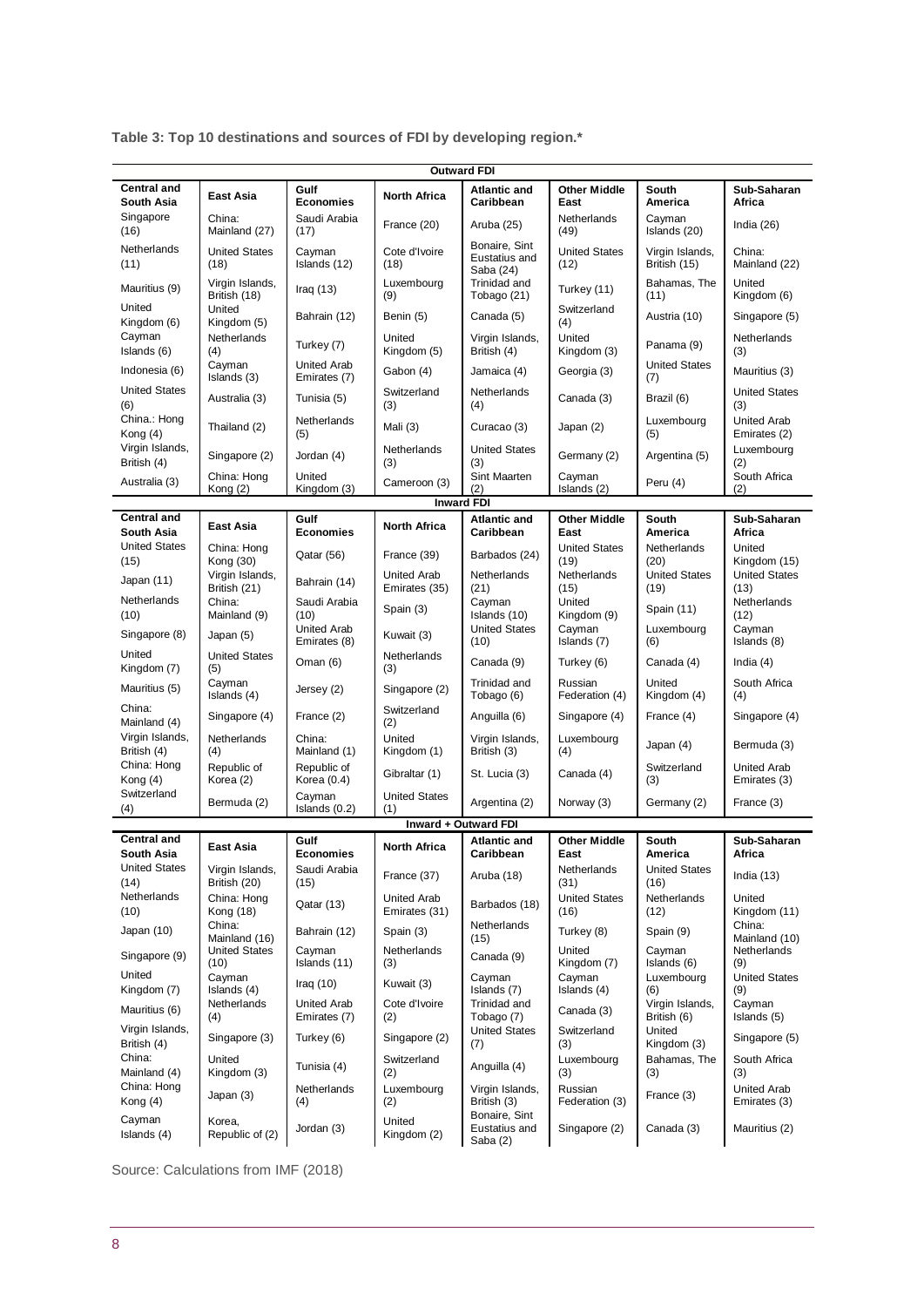\*Figures in parentheses are the percentage of total inward/ outward regional FDI attributable to that country.

| Inward + Outward FDI: BRICS     |                                |                              |                                                             |                                          |  |
|---------------------------------|--------------------------------|------------------------------|-------------------------------------------------------------|------------------------------------------|--|
| <b>Brazil</b>                   | Russia<br><b>Federation</b>    | India                        | China:<br><b>Mainland</b>                                   | South Africa                             |  |
| <b>United States</b><br>(15)    | Cyprus (39)                    | Mauritius (20)               | China: Hong<br>Kong (54)                                    | China:<br>Mainland (27)                  |  |
| Netherlands<br>(14)             | Netherlands<br>(13)            | <b>United States</b><br>(15) | <b>United States</b><br>(7)                                 | United<br>Kingdom (23)                   |  |
| Spain (9)                       | Virgin Islands,<br>British (7) | United<br>Kingdom (12)       | Japan (6)                                                   | Netherlands<br>(12)                      |  |
| Cayman<br>Islands (8)           | Bahamas, The<br>(6)            | Singapore<br>(11)            | South Africa<br>(5)                                         | <b>United States</b><br>(5)              |  |
| Luxembourg<br>(8)               | Switzerland<br>(4)             | Japan (7)                    | Germany (4)                                                 | Mauritius (4)                            |  |
|                                 |                                |                              | Inward + Outward FDI: Low and lower middle income economies |                                          |  |
| <b>Democratic</b><br>Rep. Congo | <b>El Salvador</b>             |                              |                                                             |                                          |  |
|                                 |                                | Myanmar                      | <b>Morocco</b>                                              | Pakistan                                 |  |
| Mauritius (76)                  | <b>United States</b><br>(27)   | Thailand (51)                | France (37)                                                 | United<br>Kingdom (35)                   |  |
| South Africa<br>(13)            |                                | Republic of<br>Korea (32)    | <b>United Arab</b><br>Emirates (31)                         | Switzerland<br>(21)                      |  |
| Zambia (8)                      | Panama (26)<br>Spain (10)      | Singapore<br>(13)            | Spain (3)                                                   | Cayman<br>Islands (6)                    |  |
| France (3)                      | Mexico (10)                    | Italy (2)<br>China::         | <b>Netherlands</b><br>(3)                                   | Netherlands<br>(6)<br><b>United Arab</b> |  |

**Table 4: Top 5 counterparts of FDI, selected developing countries**

Source: Calculations from IMF (2018)

The following sub-sections provide case studies of the five global IFCs identified in the preceding analysis. Each study provides an overview of the centre's financial flows and tax policies. Where available, a summary of analysis and evidence on the effects of the IFC's policies on developing countries is also given.

## **The Netherlands**

#### **Financial flows**

The Netherlands is the top recipient of FDI globally and the second largest source (Table 5). In 2016, it had a total of \$4.1 trillion in inward direct investment positions (roughly five times its GDP) and had invested \$5.1 trillion abroad (roughly 6.5 time its GDP). The Netherlands' top investors are the US, Luxembourg, Bermuda, the UK and Switzerland. These countries are also the largest recipients of Dutch investment, with the exception of Bermuda which is surpassed by Germany.

**Table 5: The Netherlands' FDI, 2016**

|                                       | <b>Inward FDI</b>                                                                                   | <b>Outward FDI</b>                                                                                  |
|---------------------------------------|-----------------------------------------------------------------------------------------------------|-----------------------------------------------------------------------------------------------------|
| <b>Gross positions (US\$ Million)</b> | 4,083,833                                                                                           | 5,093,952                                                                                           |
| Share of national GDP (%)             | 525                                                                                                 | 655                                                                                                 |
| Share of world FDI (%)                | 13                                                                                                  | 17                                                                                                  |
| <b>Global ranking of gross FDI</b>    |                                                                                                     | 2                                                                                                   |
| Top five sources/ destinations        | United States (19%)<br>Luxembourg (18%)<br>Bermuda (10%)<br>United Kingdom (9%)<br>Switzerland (7%) | Luxembourg (12%)<br>United Kingdom (12%)<br>United States (11%)<br>Switzerland (8%)<br>Germany (5%) |

Source: Calculations from IMF (2018) and World Bank (2018)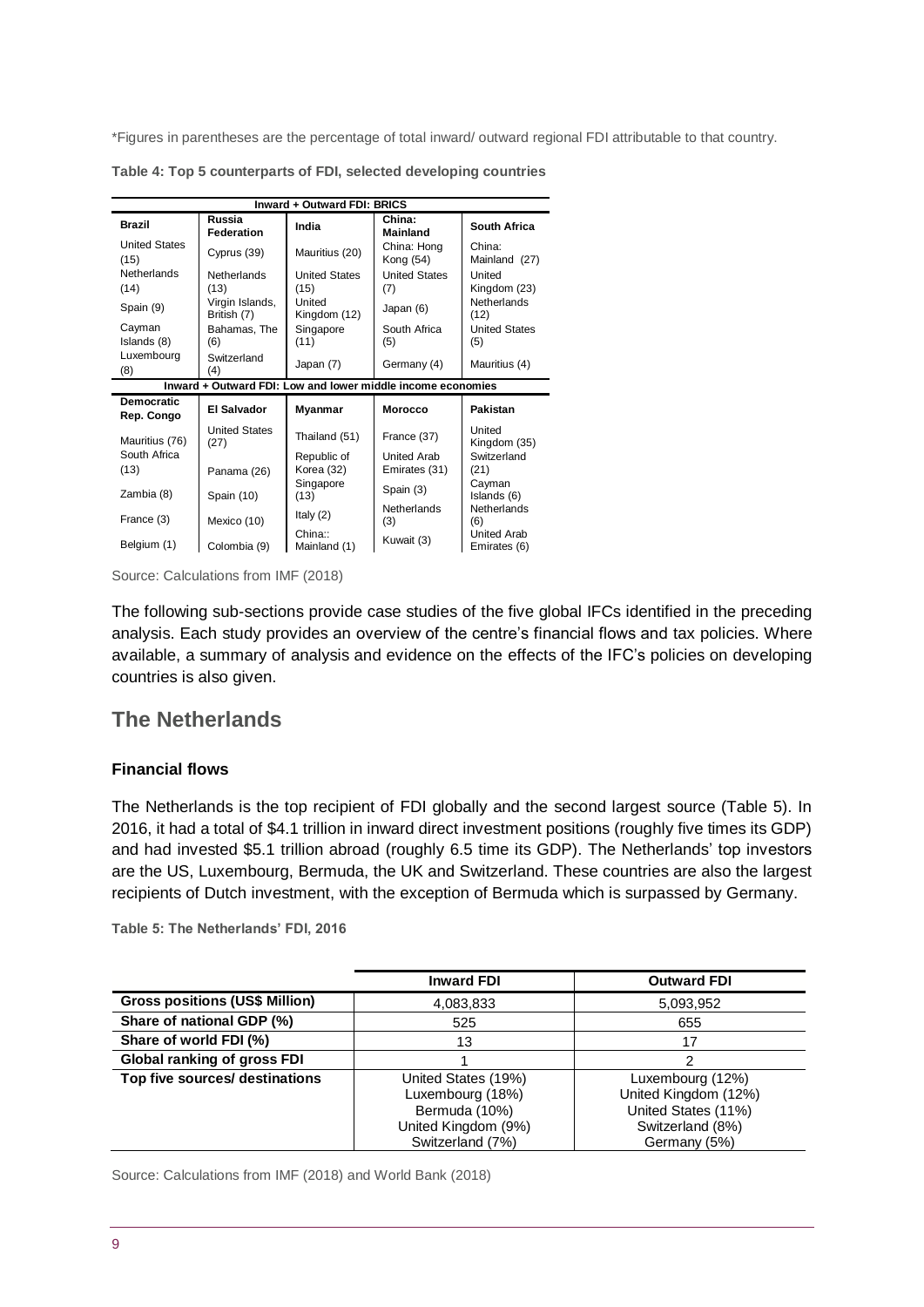#### **Tax policies**

Three features of Dutch tax policy make the Netherlands an attractive conduit for global FDI (Weyzig, 2013: 13; Hearson, 2014a: 31). First, the Netherlands has an extensive network of bilateral tax treaties which protect MNCs against double taxation. Second, withholding taxes levied on cross-border flows via the Netherlands are low. Under Dutch treaties, the rate of withholding tax that source countries may levy on foreign income tends to be particularly reduced. For example, the UK's treaty with Ghana specifies a 7.5 percent withholding tax on UK MNCs' dividend earnings there, while the Dutch treaty sets a 5 percent rate (Weyzig, 2013: 65). Additionally, the Netherlands does not levy withholding taxes on outgoing interest payments, royalties and certain types of profit (Weyzig, 2013: 64). Third, Special Purpose Entities (SPEs) registered in the Netherlands benefit from various special tax treatments (Weyzig, 2013: 58). These three features mean that a large number of MNCs have established Dutch SPEs in to order to invest in foreign countries, diverting a significant proportion of global FDI via the Netherlands (Weyzig, 2013: 13).

#### **Impact on developing countries**

Weyzig's spillover analysis (2013: 57-9) identifies multiple pathways by which Dutch tax policy may affect investment and tax revenue in developing countries, both positively and negatively (Figure 1). A tax treaty between the Netherlands and a developing country may generate additional FDI in the developing country (Figure 1, boxes 1 and 2), thus increasing the total volume of inward FDI (box A). In addition, if withholding tax reductions lower the cost of external borrowing, a tax treaty can increase investment by domestic MNCs in the developing country (box 3). For investments that already exist or would take place anyway (boxes 4 and 5), there is a tax rate effect (box B) if the tax treaty limits the host country's withholding tax rates on interest or dividend payments. The treaty can then also affect the composition of investments (box C) because withholding taxes influence the relative costs of debt and equity. These rate and composition effects exist for domestic MNCs that raise funding in international capital markets as well (box 6).

Finally, the Figure shows potential negative effects resulting from other aspects of the Dutch tax system. The absence of Dutch withholding tax on outgoing interest and royalty payments in combination with reduced taxes on incoming payments can result in the Netherlands being used as a "royalty conduit" (box 7). MNCs may send royalty and interest payments from a developing country to their resident country via the Netherlands rather than directly in order to reduce their withholding tax payments. This is known as treaty shopping, and it reduces the developing country's tax base (box B). Additionally, the Netherlands' special tax treatment of SPEs may result in MNCs shifting assets and profits to Dutch subsidiaries (box 8). In this instance, the Netherlands acts as a sink rather than a conduit, but the overall effect is to reduce the developing country's corporate tax base further.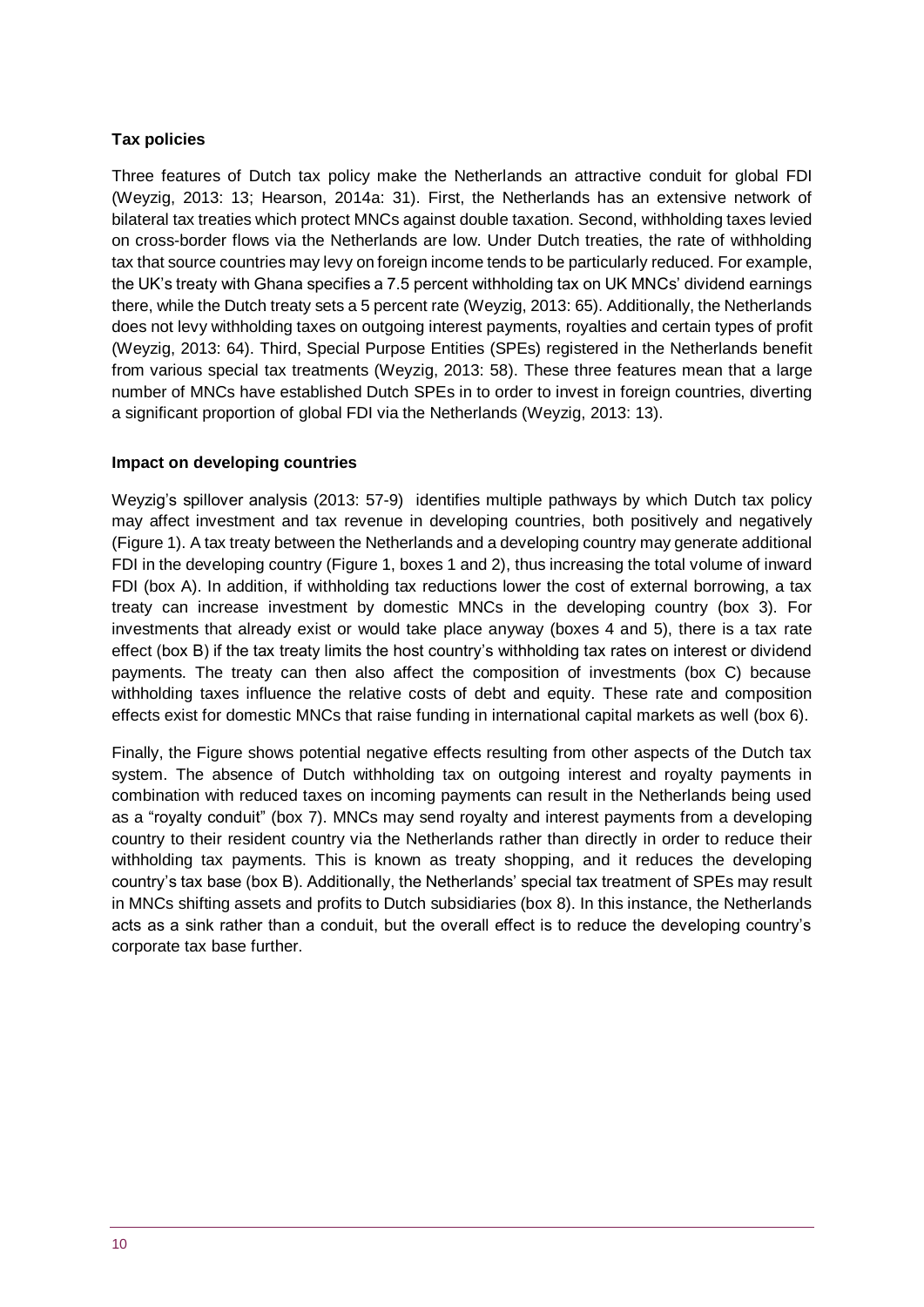**Figure 1: Potential spillovers of Dutch tax policy on developing countries**



Source: Weyzig, 2013: 58

Weyzig (2013: 13-4) evaluates these potential pathways against the available evidence. Regarding volume effects, econometric studies on the effect of tax treaties on bilateral FDI have produced mixed results. Various studies find positive effects but these sometimes appear to be temporary or limited to middle income countries. However, the only study that specifically focuses on the effect of Dutch tax treaties on inward FDI in five developing countries (Philippines, Bangladesh, Ghana, Uganda, and Zambia) found no significant impact. Although it is possible that Dutch tax treaties with other developing countries have had a positive volume effect on FDI, evidence is currently unavailable. Regarding rate effects, a few academic analyses provide evidence of tax treaty shopping via the Netherlands by MNCs seeking to avoid withholding tax. They estimate that these effects lead to forgone withholding tax revenues in developing countries of between EUR 150-550 million per year. Additionally Weyzig (2013: 69-70) provides some examples of MNCs that have engaged in profit-shifting via or to Dutch SPEs from developing countries. However, estimates of the resulting revenue loss for source country governments are unavailable.

Weyzig (2013: 14) notes that a limitation of his analysis is that it does not consider the wider potential impacts of Dutch tax policy on development outcomes, including the redistribution of capital from developing countries to the Netherlands and the distortion of competition between MNCs and developing country firms. These negative effects on broader economic development may be "as important as the direct negative effect on public revenue mobilisation".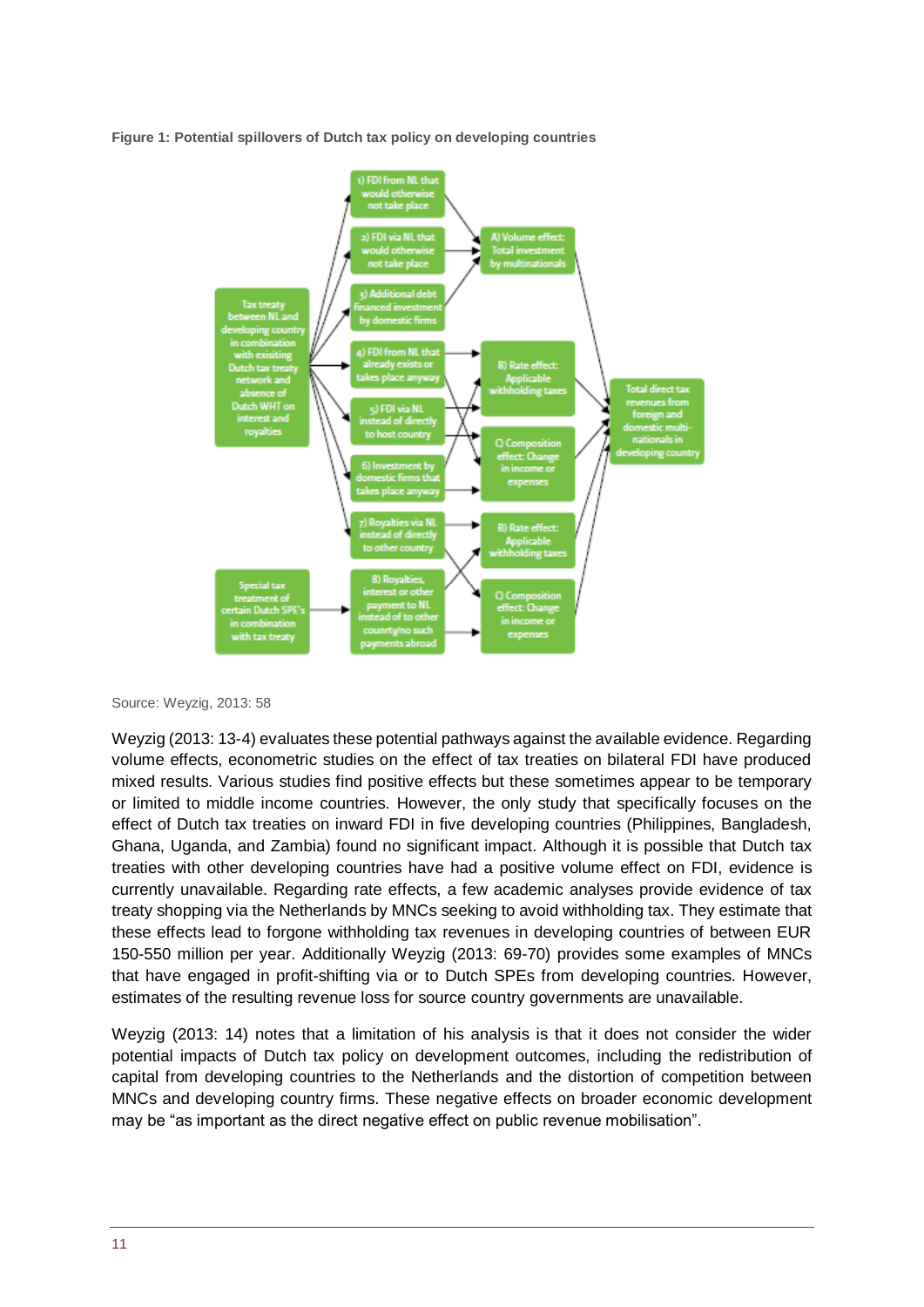## **The Cayman Islands**

#### **Financial flows**

The Cayman Islands is a self-governed overseas territory of the UK (OECD, 2017: 23). It attracts 2% of inward FDI and provides 2% of outward FDI globally (Table 6). Its top source of inward investment is the US, which provides 43% of the total, while its top destination is China, according to IMF data. However, a number of countries do not report their bilateral FDI with the Cayman Islands for confidentiality reasons, including Cyprus, Malta and Switzerland. Additionally, there is no data on the amount of inward investment from Mainland China and Singapore to the Cayman Islands.

**Table 6: The Cayman Islands' FDI, 2016\***

|                                       | <b>Inward FDI</b>           | <b>Outward FDI</b>           |
|---------------------------------------|-----------------------------|------------------------------|
| <b>Gross positions (US\$ Million)</b> | 620,806                     | 579,628                      |
| Share of national GDP (%) **          |                             |                              |
| Share of world FDI (%)                | 2.1                         | 2.0                          |
| Global ranking of gross FDI           | 14                          | 15                           |
| Top five sources/ destinations*       | United States (43%)         | China, P.R.: Hong Kong (19%) |
|                                       | Netherlands (10%)           | United States (15%)          |
|                                       | <b>Brazil (10%)</b>         | Luxembourg (14%)             |
|                                       | China, P.R.: Hong Kong (9%) | Singapore (10%)              |
|                                       | Canada (6%)                 | China, P.R. Mainland (8%)    |

Source: Calculations from IMF (2018).

\*The Cayman Islands do not participate in the IMF Coordinated Direct Investment Survey. Data is derived from counterpart economies' reported direct investment to/ from the Cayman Islands.

\*\* GDP data is unavailable for the Cayman Islands in the World Bank World Development Indicators

#### **Tax policies**

The Cayman Islands meet some of the OECD's criteria for identifying tax havens (see Section 2) The jurisdiction has no direct tax on income, capital gains or sales (OECD: 2017: 24). Instead, government revenues are derived from the imposition of fees on the financial services industry, customs duties, work permit fees and tourist accommodation charges. The Cayman Islands were rated "largely compliant" with international standards for the exchange of tax information and transparency by the Global Forum's 2017 peer review (OECD, 2017: 13). The rating was lowered from "compliant" due to patchy implementation of certain company laws, including requirements that all entities maintain beneficial ownership data and accounting information (OECD, 2017: 14- 15). However, the Cayman Islands score poorly against the TJN's Financial Secrecy Index (FSI), ranking as the third most secretive jurisdiction worldwide after Switzerland and the US (TJN, 2018a: 13). This is due to its low score against several indicators of corporate transparency, ownership registration and tax regulation integrity.

The Cayman Islands' low-tax and regulation-light environment supports a high concentration of financial services (TJN, 2018a: 1). The territory is the world's eighth largest banking centre with total bank assets valued at \$1.0 trillion (TJN, 2018a: 1). It is by far the largest offshore domicile for hedge funds, hosting 60% of global hedge fund assets, and the second largest for captive insurance companies (Fichtner, 2016: 1034; OECD, 2017: 25). Additionally, there is much suggestive evidence that MNCs take advantage of the Cayman Islands' tax policies to engage in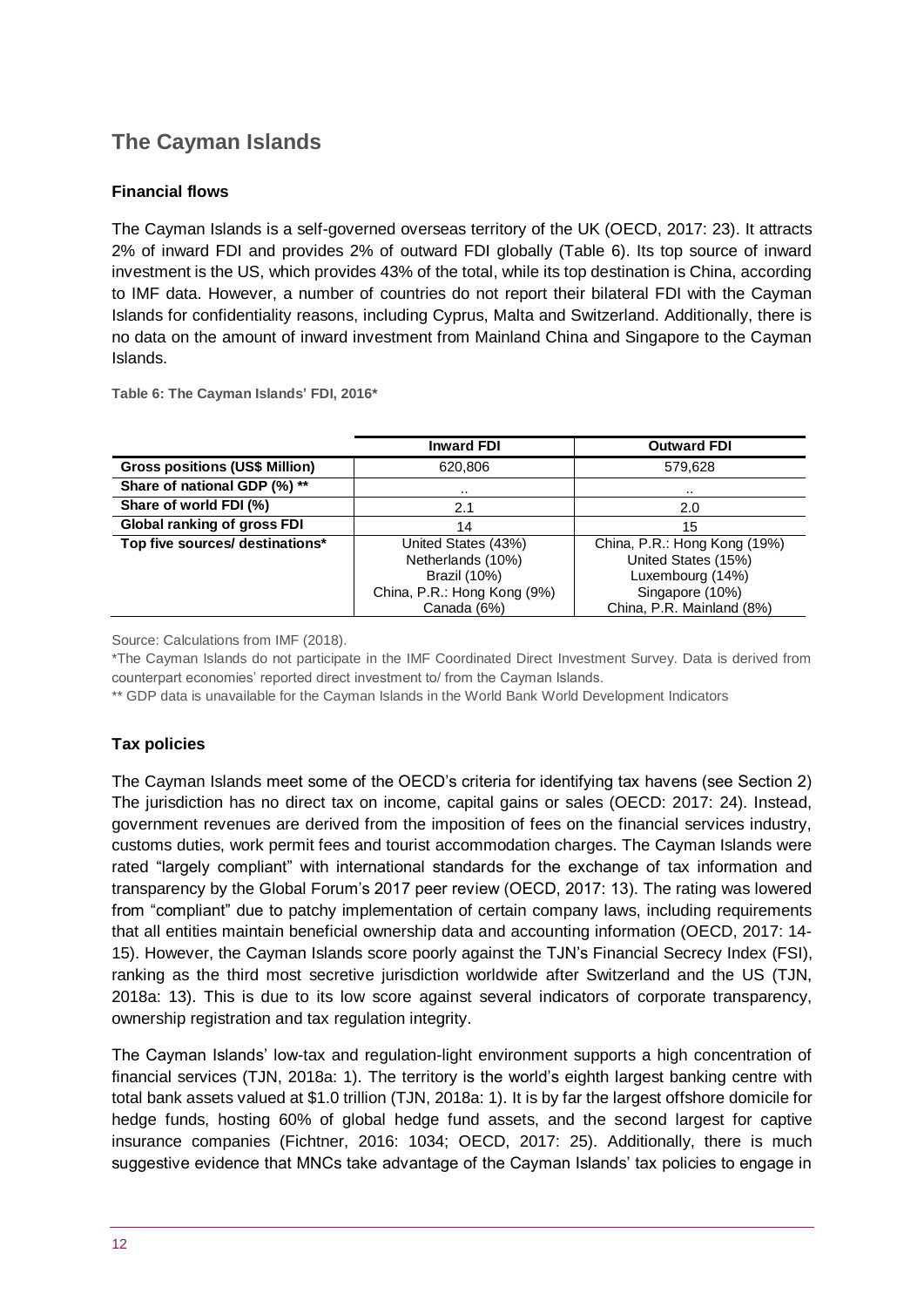profit-shifting strategies. For example, research by the US Congress' Joint Committee on Taxation found that in 2010, 6 percent of all US corporate foreign earnings and profits were recorded by subsidiaries located in the Cayman Islands (TJN, 2018a: 1). However, despite the Cayman Islands' reputation as a leading IFC/ tax haven, Fichtner's recent review of the evidence on the centre's cross-border activities (2016: 1034) finds that its aggregate effect on global financial flows and tax revenues is "severely under-researched".

## **The UK**

## **Financial flows**

The UK is the sixth largest recipient of global FDI and the fourth largest source (Table 7). The value of its inward and outward FDI is just under \$1.5 trillion, approximately half its GDP. The US is the top source and top destination of British FDI, followed by the Netherlands and Luxembourg.

**Table 7: The UK's FDI, 2016**

|                                       | <b>Inward FDI</b>   | <b>Outward FDI</b>  |
|---------------------------------------|---------------------|---------------------|
| <b>Gross positions (US\$ Million)</b> | 1,388,273           | 1,439,067           |
| Share of national GDP (%)             | 52                  | 54                  |
| Share of world FDI (%)                | 5                   |                     |
| <b>Global ranking of gross FDI</b>    | 6                   |                     |
| Top five sources/ destinations*       | United States (33%) | United States (25%) |
|                                       | Netherlands (12%)   | Netherlands (12%)   |
|                                       | Luxembourg (7%)     | Luxembourg (9%))    |
|                                       | Jersey (6%)         | France (7%)         |
|                                       | France (6%)         | Ireland (5%)        |

Source: Calculations from IMF (2018) and World Bank (2018)

#### **Tax policies**

The Tax Justice Network and Action Aid (TJN, 2018b; Action Aid, 2016; Action Aid, 2013) identify at least four features of the UK tax system that give the jurisdiction "an 'offshore' tax haven character" and contribute to its status as a major IFC. First, the UK has one of the world's largest tax treaty networks (Action Aid, 2016: 2). Second, the UK has jurisdiction or sovereignty over ten territories that are generally recognised as tax havens: Anguilla, Bermuda, the British Virgin Islands, the Cayman Islands, Gibraltar, Guernsey, Isle of Man, Jersey, Montserrat and the Turks & Caicos Islands (Action Aid, 2013: 7). Third, the UK offers an increasingly favourable corporate tax regime. For example, since 2010, it has lowered its headline corporate income tax rate from 28 percent to 18 percent in 2019; relaxed controlled foreign company rules designed to deter MNCs from profit-shifting; and introduced new tax incentives such as the Patent Box, which allows companies to pay reduced income tax (10 percent) on profits derived from products that incorporate a patent (TJN, 2018b: 9). Fourth, the UK hosts various corporate structures and arrangements that may help facilitate tax avoidance, such as UK Limited Liability Partnerships (TJN, 2018b: 9).

These features of the UK tax system, combined with the jurisdiction's progressive deregulation of financial markets since the mid-1980s, have made London both a leading IFC and a major conduit of corporate offshore investment to/from "tax havens" (TJN, 2018b: 1; Fichtner et al., 2017). The TJN estimates that the UK accounts for 17 percent of the global market in offshore financial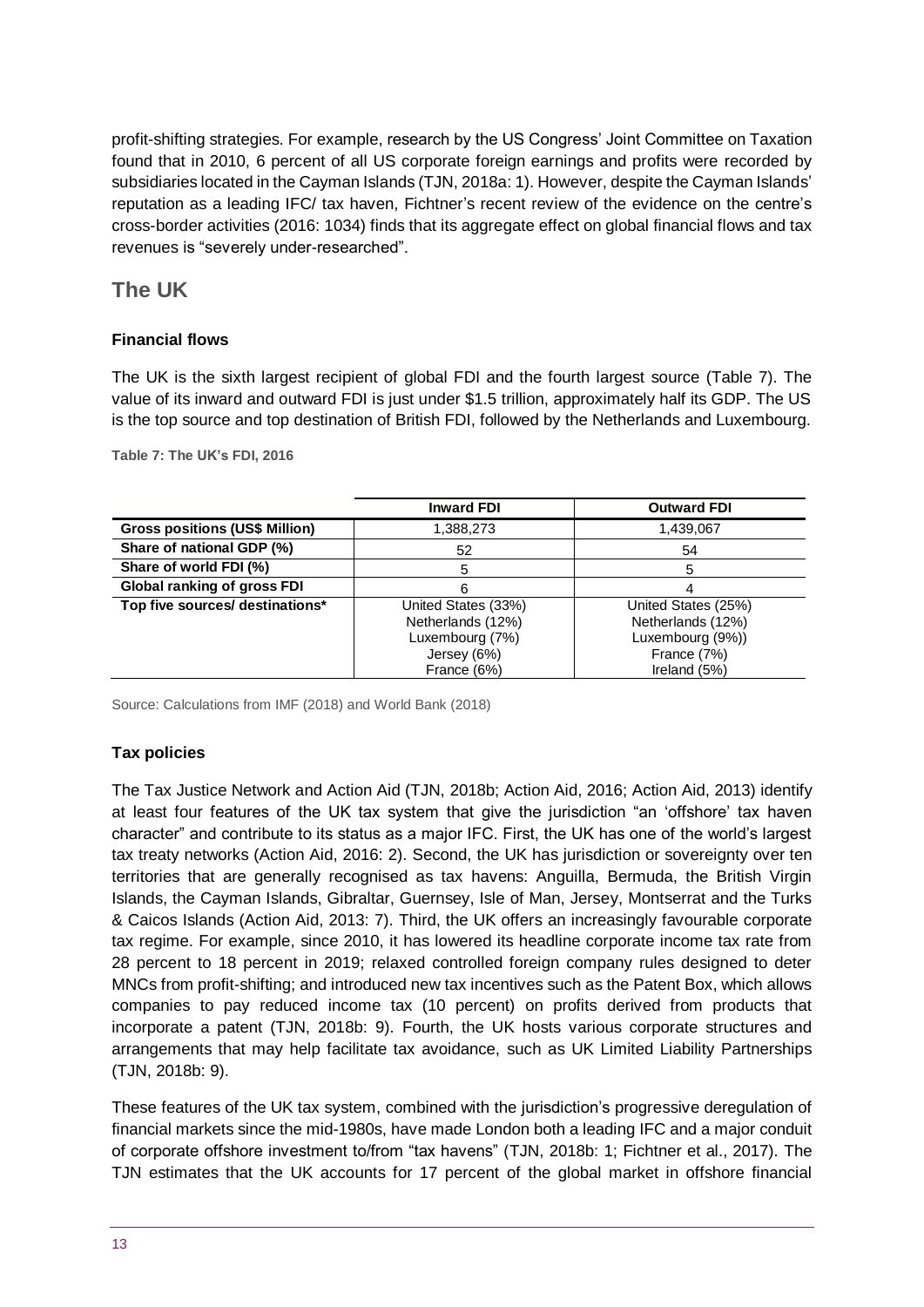services, second only to the US (see below). London hosts the largest international insurance, foreign exchange and professional services markets in the world (OECD, 2013: 17). The UK's banking sector conducts half of Europe's investment banking activity and hosts the third largest deposits globally (OECD, 2013: 17). However, there is evidence that the UK is also a key conduit for MNCs engaging in profit-shifting. Fichtner et al. (2017) analyse firm-level ownership data for 98 million firms and find that 14% of corporate offshore investment in tax havens is channelled via the UK. This is second only to the Netherlands, which routes 23% of total investment to tax havens.

#### **Impact on developing countries**

Action Aid (2012) conducted an analysis of the impact of the relaxation of the UK's controlled foreign company rules on developing countries. Under the old rules, a British MNC that shifted profits into a tax haven in order to lower its tax bills would have to top up its payments at home, bringing it into line with the UK rate. Following government reforms in 2012, controlled foreign company rules would only apply to MNCs engaging in profit-shifting that was costly to the UK. They no longer applied to companies avoiding tax in developing countries (Action Aid, 2012: 2-4). Action Aid (2012: 4) estimated that the new rules would cost developing countries £4 billion annually in forgone tax revenue.

## **The US**

#### **Financial flows**

The US is the second largest recipient of global FDI and the largest source (Table 8). The UK, Japan, Luxembourg and the Netherlands are among its top counterparts for inward and outward investment.

|                                       | <b>Inward FDI</b>    | <b>Outward FDI</b>   |
|---------------------------------------|----------------------|----------------------|
| <b>Gross positions (US\$ Million)</b> | 3,725,418            | 5,332,225            |
| Share of national GDP (%)             | 20                   | 29                   |
| Share of world FDI (%)                | 12                   | 18                   |
| <b>Global ranking of gross FDI</b>    |                      |                      |
| Top five sources/ destinations*       | United Kingdom (15%) | Netherlands (16%)    |
|                                       | Japan (11%)          | United Kingdom (13%) |
|                                       | Luxembourg (11%)     | Luxembourg (11%)     |
|                                       | Canada (10%)         | Ireland (7%)         |
|                                       | Netherlands (10%)    | Canada (7%)          |

**Table 8: The US's FDI, 2016**

Source: Calculations from IMF (2018) and World Bank (2018)

#### **Tax policies**

The US ranks second in the TFN's Financial Secrecy Index due to two key features of its tax system (TJN, 2018c: 1). First, the US has not joined the Global Forum's Common Reporting Standards (CRS) programme, which is working to implement the internationally agreed AEOI standard (see section 2) (TJN, 2018c: 5). The CRS programme commits jurisdictions to obtaining certain taxpayer information from their financial institutions and automatically exchanging that information with other jurisdictions on an annual basis [\(OECD, n.d.](http://www.oecd.org/tax/automatic-exchange/common-reporting-standard/)). The US's failure to join weakens information exchange for assets held in its jurisdictions (TJN, 2018: 6). Second, because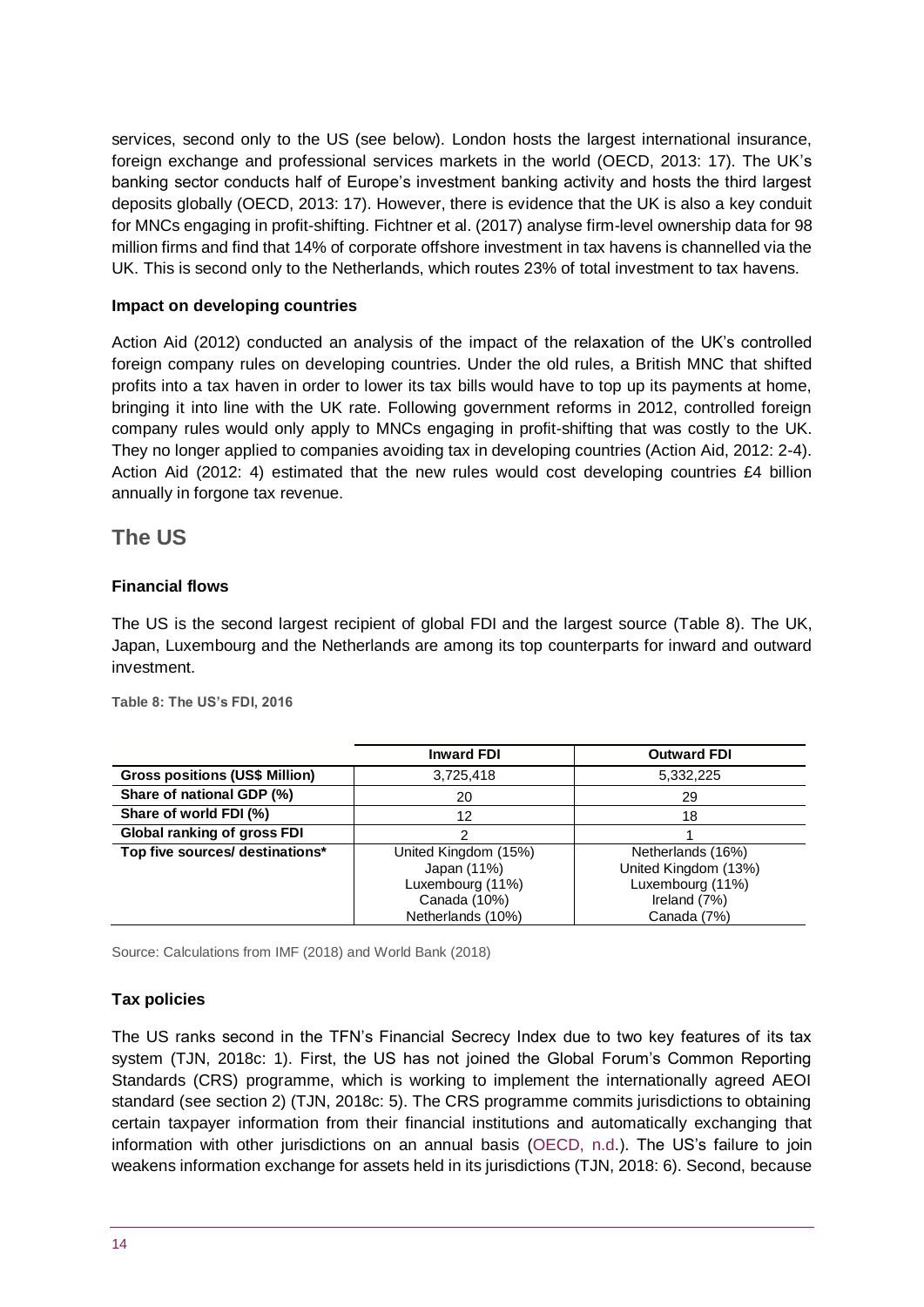company law is enacted at the state, rather than federal, level, several states host anonymous "shell" corporations and other secret, tax-free entities in order to attract investment (TJN, 2018: 6). Indeed, almost two million anonymous corporations and limited liability companies are formed in the US each year, many by foreigners (TJN, 2018: 7). Ownership anonymity facilitates tax avoidance, money laundering and other illicit activities. As a result of these features of the US tax system, TJN (2018: 1) concludes:

The U.S. provides a wide array of secrecy and tax-free facilities for non-residents, both at a Federal level and at the level of individual states… While it has pioneered powerful ways to defend itself against foreign tax havens, it has not seriously addressed its own role in attracting illicit financial flows and supporting tax evasion. It is currently a jurisdiction of extreme concern for global transparency initiatives.

## **Singapore**

#### **Financial flows**

Singapore is the eight largest recipient of global FDI, with inward stocks valued at three times its GDP (Table 9). It shows more discrepancy in its top sources and destinations of investment than the previous case studies. While its sources of FDI are dominated by advanced economies and tax havens, its top destinations are mainly emerging economies in South and East Asia.

|                                       | <b>Inward FDI</b>            | <b>Outward FDI*</b>         |
|---------------------------------------|------------------------------|-----------------------------|
| <b>Gross positions (US\$ Million)</b> | 975,790                      | 526,413                     |
| Share of national GDP (%) **          | 329                          | 177                         |
| Share of world FDI (%)                | 3                            |                             |
| <b>Global ranking of gross FDI</b>    | 8                            | 17                          |
| Top five sources/ destinations*       | United States (18%)          | China, P.R.: Mainland (20%) |
|                                       | Japan $(8%)$                 | Indonesia (12%)             |
|                                       | Netherlands (7%)             | Luxembourg (11%)            |
|                                       | Virgin Islands, British (6%) | India $(7%)$                |
|                                       | Cayman Islands (6%)          | China, P.R.: Hong Kong (7%) |

**Table 9: Singapore's FDI, 2016**

Source: Calculations from IMF (2018) and World Bank (2018)

\* Singapore does not provide the IMF Coordinated Direct Investment Survey with outward FDI data. Outward FDI data is derived from destination economies' reported direct investment from Singapore.

## **Tax policies**

Singapore ranks fifth on the TJN's Financial Secrecy Index. The TJN justifies this ranking thus (TJN, 2018d: 5):

Singapore has, in line with evolving international standards on transparency, made some significant moves to reform for the better. In addition, Singapore currently chairs the Peer Review Group in the OECD Global Forum on Transparency and Exchange of Information for Tax Purposes. The most notable regulatory changes include:

• Committing to the OECDs "on request" standard for information exchange; this was followed by the passing of a bill in November 2011 allowing Singapore to exchange information under its Tax Information Exchange Agreements (TIEAs)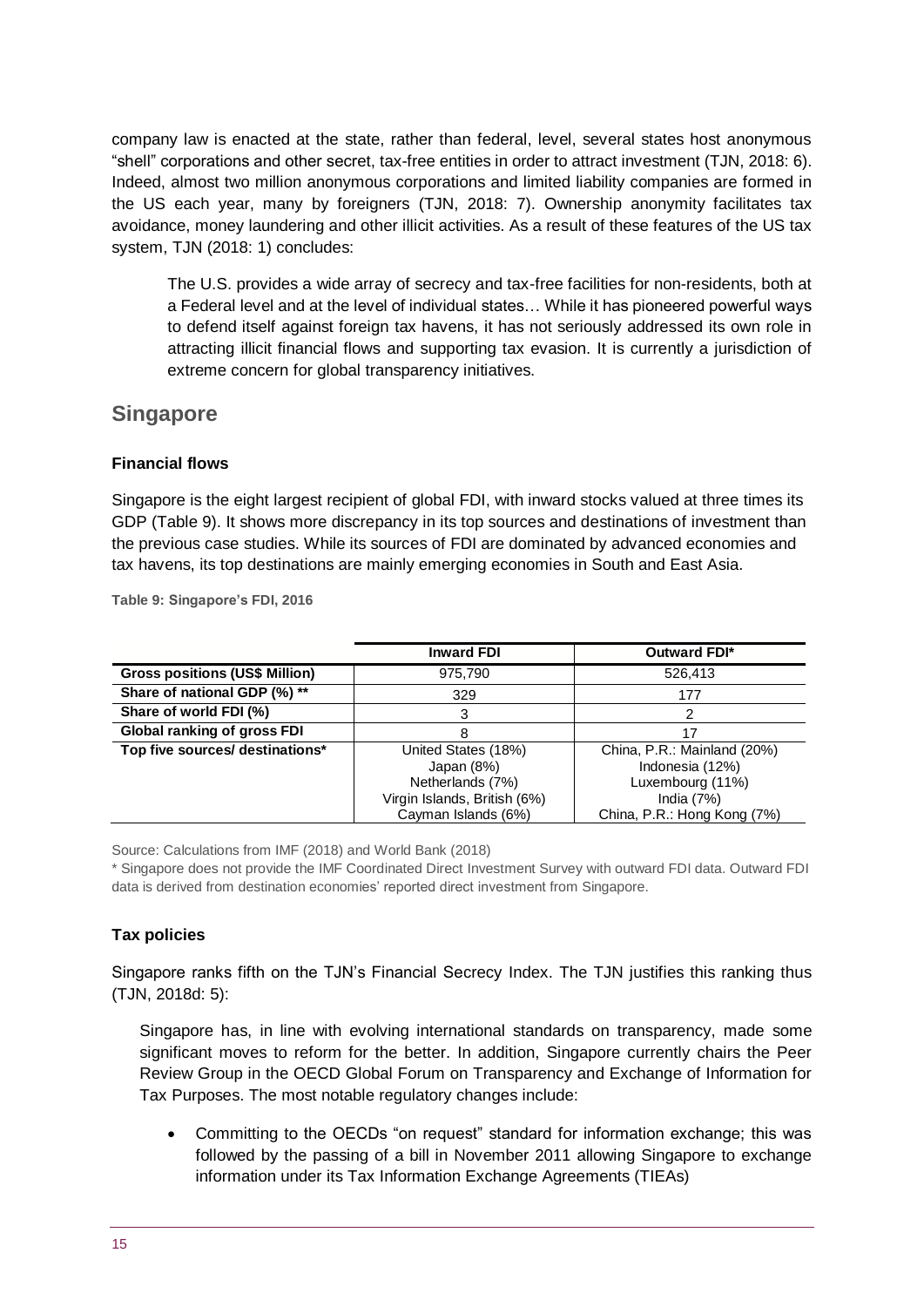- The passage in October 2009 of the Income Tax (Amendment) (Exchange of Information Bill to allow for the exchange of some bank and trust information
- Including tax offences as predicate offenses for money laundering, from July 2013
- Criminalising asset managers and bankers who wilfully conceal, possess or use proceeds of foreign tax offences "if they had reasonable grounds to believe that they were assisting the tax offender in retention or control of the proceeds of the foreign tax evasion", effective 1 September 2014
- Signing the multilateral agreement implementing the Common Reporting Standard on automatic exchange of information in June 2017

However, Singapore continues to offer a range of secrecy offerings, including the popular Private Trust Company (PTC), which acts as a trustee for secretive trusts. A PTC, as one practitioner describes it, allows the wealthy individual a "higher level of control and discretion" than with standard trusts managed by a professional trustee.

Singapore offers other tax exemptions too. There is full tax exemption for foreign-sourced income received in Singapore by any individual not resident in Singapore; there is an absence of capital gains, gift or estate taxes; and Singapore also boasts a quasi-territorial tax system that exempts from individual income tax all foreign-sourced income not remitted to Singapore. Various other tax incentives and loopholes exist for corporations too. In addition, Singapore has quite a wide array of tax treaties with other countries, and, partly as a result of this, it has become a major turntable for so-called 'round-tripping' into and out of India and other countries, competing against other centres like Mauritius. Round tripping occurs when an investor from, say, India, sends capital to Singapore, where it is hidden behind legal secrecy and subsequently returned to India via a Singaporean shell company, disguised illegally as foreign investment, in order to obtain tax and other benefits from the tax treaty that would not otherwise have been available to the Indian investor. IIn summary, I Singapore also offers plenty of opportunities for tax arbitrage.

In addition… Singapore has sought to provide a regulatory haven to help financial sector players escape financial regulations elsewhere.

# **4. References**

Action Aid (2016). *ActionAid UK proposed public policy framework for the UK's tax treaty network.* Retrieved from:

[https://www.actionaid.org.uk/sites/default/files/publications/proposed\\_public\\_policy\\_framework\\_f](https://www.actionaid.org.uk/sites/default/files/publications/proposed_public_policy_framework_for_the_uks_tax_treaty_network.pdf) or the uks tax treaty network.pdf

Action Aid. (2013). *How Tax Havens Plunder the Poor.* Retrieved from: [https://www.actionaid.org.uk/sites/default/files/publications/how\\_tax\\_havens\\_plunder\\_the\\_poor\\_](https://www.actionaid.org.uk/sites/default/files/publications/how_tax_havens_plunder_the_poor_2.pdf) [2.pdf](https://www.actionaid.org.uk/sites/default/files/publications/how_tax_havens_plunder_the_poor_2.pdf)

Action Aid (2012). *Collateral damage: How government plans to water down UK anti-tax haven rules could cost developing countries – and the UK – billions.* Retrieved from: [https://www.actionaid.org.uk/sites/default/files/doc\\_lib/collateral\\_damage.pdf](https://www.actionaid.org.uk/sites/default/files/doc_lib/collateral_damage.pdf)

Fichtner, J., Garcia-Bernardo, J., Heemskerk, E. & Takes, F. (2017, December 7). These five countries are conduits for the world's biggest tax havens. *The Conversation.* Retrieved from: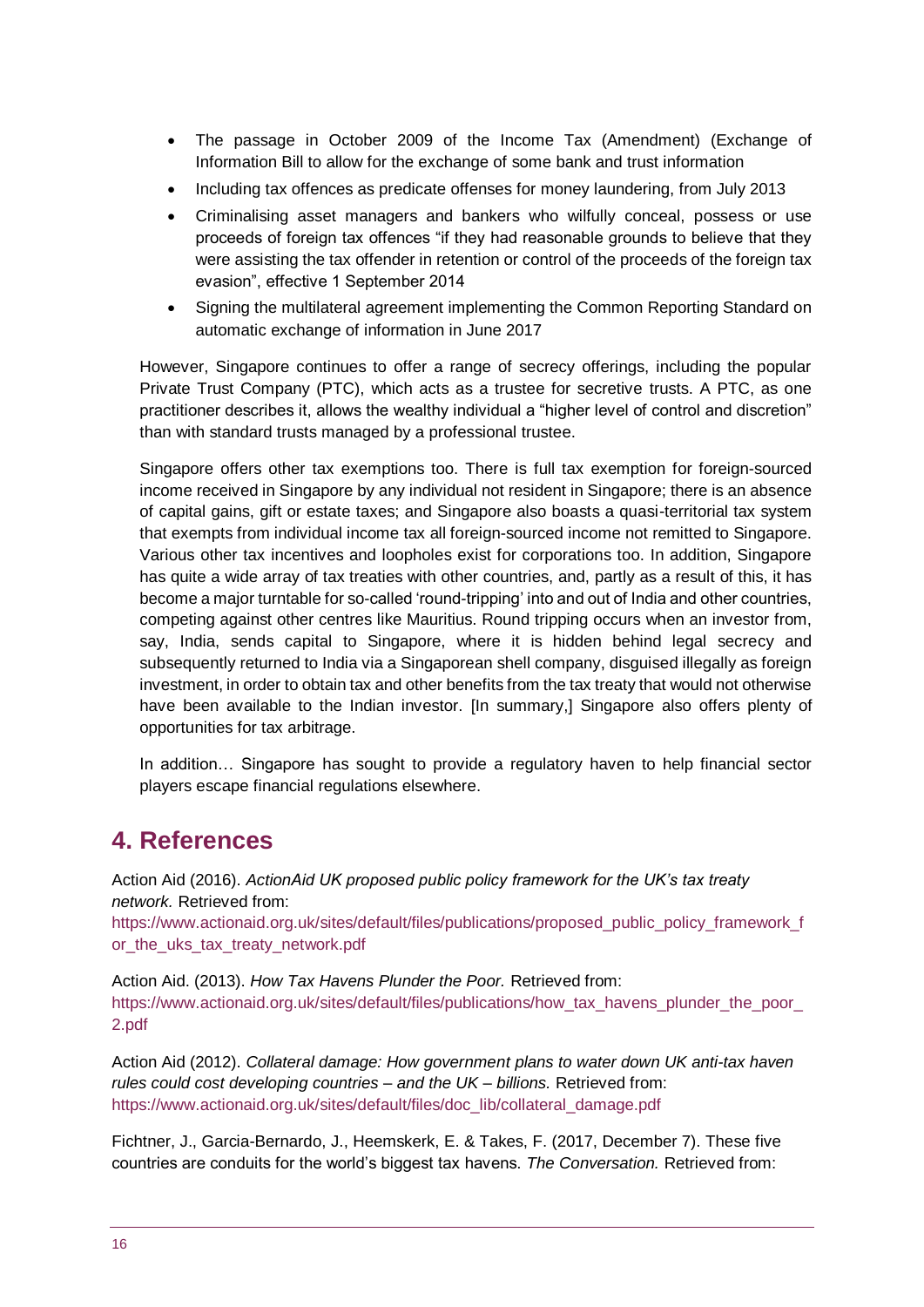[https://theconversation.com/these-five-countries-are-conduits-for-the-worlds-biggest-tax-havens-](https://theconversation.com/these-five-countries-are-conduits-for-the-worlds-biggest-tax-havens-79555)[79555](https://theconversation.com/these-five-countries-are-conduits-for-the-worlds-biggest-tax-havens-79555)

Fichtner, J. (2016). The anatomy of the Cayman Islands offshore financial center: Anglo-America, Japan, and the role of hedge funds. *Review of International Political Economy, 23:6* (1034-1063). DOI: 10.1080/09692290.2016.1243143

Hearson, M. (2015, April 16). *Is it or isn't it a spillover?* Blog post. Retrieved from: <https://martinhearson.wordpress.com/2015/04/16/is-it-or-isnt-it-a-spillover/>

Hearson, M. (2014a). *Tax-motivated illicit financial flows: A guide for development practitioners.*  U4 Issue. Bergen: U4 Anti-Corruption Resource Centre in CHR. Michelsen Institute. [https://www.u4.no/publications/tax-motivated-illicit-financial-flows-a-guide-for-development](https://www.u4.no/publications/tax-motivated-illicit-financial-flows-a-guide-for-development-practitioners/pdf)[practitioners/pdf](https://www.u4.no/publications/tax-motivated-illicit-financial-flows-a-guide-for-development-practitioners/pdf)

Hearson, M. (2014b). *Ireland does spillover analysis: the proof of the pudding will be in the eating.* Blog post. Retrieved from: [https://martinhearson.wordpress.com/2014/05/01/ireland-does](https://martinhearson.wordpress.com/2014/05/01/ireland-does-spillover-analysis-the-proof-of-the-pudding-will-be-in-the-eating/)[spillover-analysis-the-proof-of-the-pudding-will-be-in-the-eating/](https://martinhearson.wordpress.com/2014/05/01/ireland-does-spillover-analysis-the-proof-of-the-pudding-will-be-in-the-eating/)

International Monetary Fund (IMF). (2018). *Coordinated Direct Investment Survey (CDIS).*  Database. Retrieved from:<http://data.imf.org/?sk=40313609-F037-48C1-84B1-E1F1CE54D6D5>

International Monetary Fund (IMF). (2014). *Spillovers in International Corporate Taxation.* IMF Policy Paper. Washington DC: IMF.<http://www.imf.org/external/np/pp/eng/2014/050914.pdf>

Organisation for Economic Co-operation and Development (OECD). (2017). *Information for Tax Purposes Cayman Islands 2017 (Second Round): Peer Review Report on the Exchange of Information on Request.* Global Forum on Transparency and Exchange of Information on Tax Purposes. Paris: OECD Publishing. [https://www.oecd.org/countries/caymanislands/global-forum](https://www.oecd.org/countries/caymanislands/global-forum-on-transparency-and-exchange-of-information-for-tax-purposes-cayman-islands-2017-second-round-9789264280168-en.htm)[on-transparency-and-exchange-of-information-for-tax-purposes-cayman-islands-2017-second](https://www.oecd.org/countries/caymanislands/global-forum-on-transparency-and-exchange-of-information-for-tax-purposes-cayman-islands-2017-second-round-9789264280168-en.htm)[round-9789264280168-en.htm](https://www.oecd.org/countries/caymanislands/global-forum-on-transparency-and-exchange-of-information-for-tax-purposes-cayman-islands-2017-second-round-9789264280168-en.htm)

Organisation for Economic Co-operation and Development (OECD). (1998). *Harmful Tax Competition: An Emerging Global Issue*. Paris: OECD Publishing. [http://dx.doi.org/10.1787/9789264162945-en.](http://dx.doi.org/10.1787/9789264162945-en)

Tax Justice Network (TJN). (2018). *Financial Secrecy Index: 2018 Results.* Retrieved from: <https://www.financialsecrecyindex.com/introduction/fsi-2018-results>

Tax Justice Network (TJN). (2018a). *Narrative Report on Cayman Islands.* Retrieved from: <https://www.financialsecrecyindex.com/PDF/CaymanIslands.pdf>

Tax Justice Network (TJN). (2018b). *Narrative Report on the United Kingdom.* Retrieved from: <https://www.financialsecrecyindex.com/PDF/UnitedKingdom.pdf>

Tax Justice Network (TJN). (2018c). *Narrative Report on USA.* Retrieved from: <https://www.financialsecrecyindex.com/PDF/USA.pdf>

Tax Justice Network (TJN). (2018c). *Narrative Report on Singapore.* Retrieved from: <https://www.financialsecrecyindex.com/PDF/Singapore.pdf>